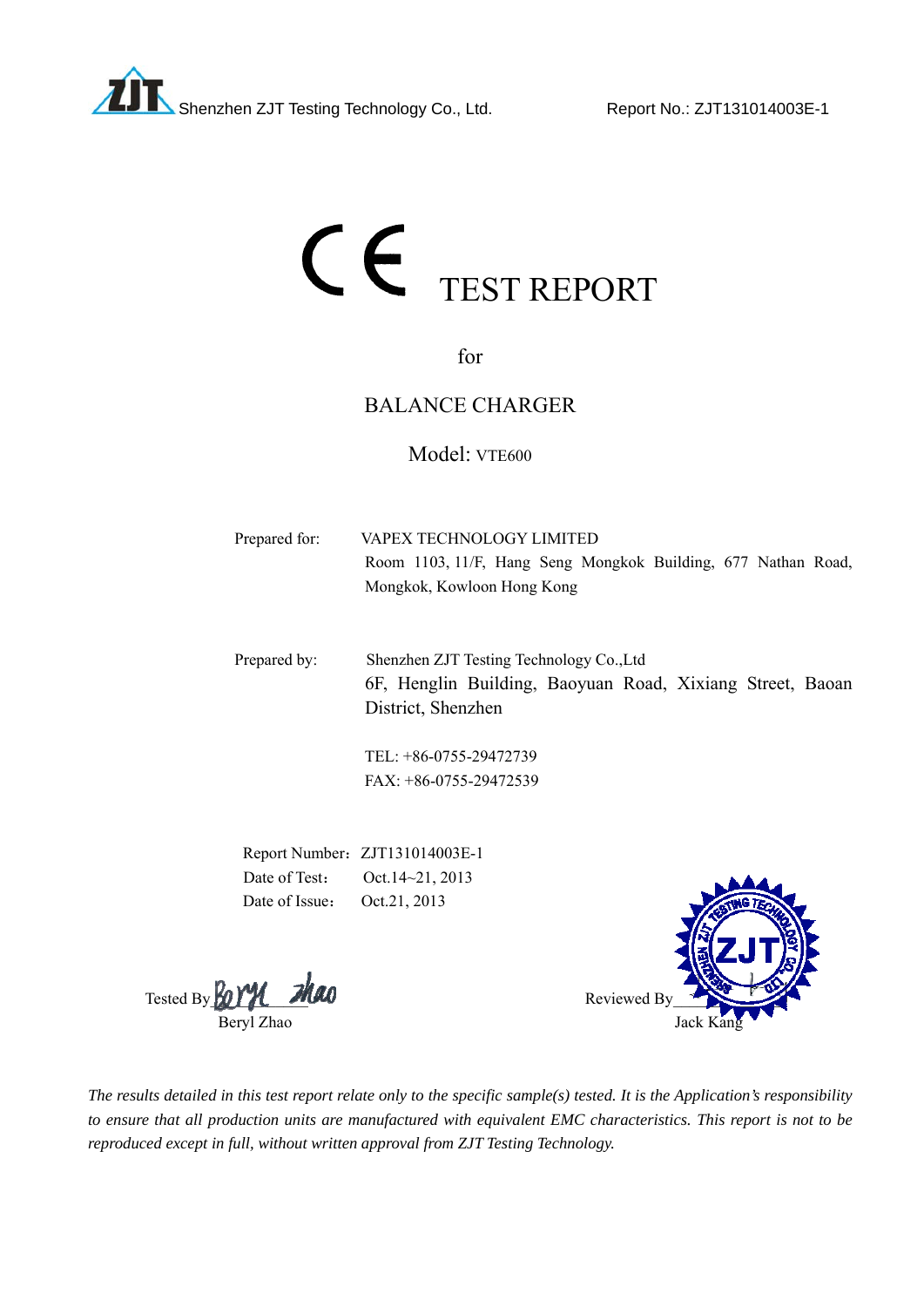

# **Table of contents**

| 1.0 |                          | 3              |
|-----|--------------------------|----------------|
| 1.1 |                          | 3              |
| 1.2 |                          | 3              |
| 1.3 |                          | 3              |
| 1.4 |                          | 3              |
| 1.5 |                          | 3              |
| 2.0 |                          | $\overline{4}$ |
| 3.0 |                          | 6              |
| 3.1 |                          | 6              |
| 3.2 |                          | 6              |
| 3.3 |                          | 6              |
| 3.4 |                          | 7              |
| 3.5 |                          | 7              |
| 4.0 |                          | 8              |
| 4.1 |                          | 8              |
| 4.2 |                          | 12             |
| 4.3 |                          | 14             |
| 4.4 |                          | 18             |
| 4.5 |                          | 19             |
| 5.0 |                          | 20             |
| 5.1 |                          | 20             |
| 5.2 |                          | 21             |
| 5.3 |                          | 22             |
| 5.4 |                          | 23             |
| 5.5 |                          | 24             |
| 5.6 |                          | 25             |
| 5.7 |                          | 26             |
| 6.0 |                          | 27             |
| 7.0 |                          | 28             |
| 8.0 | <b>Photos of the EUT</b> | 29             |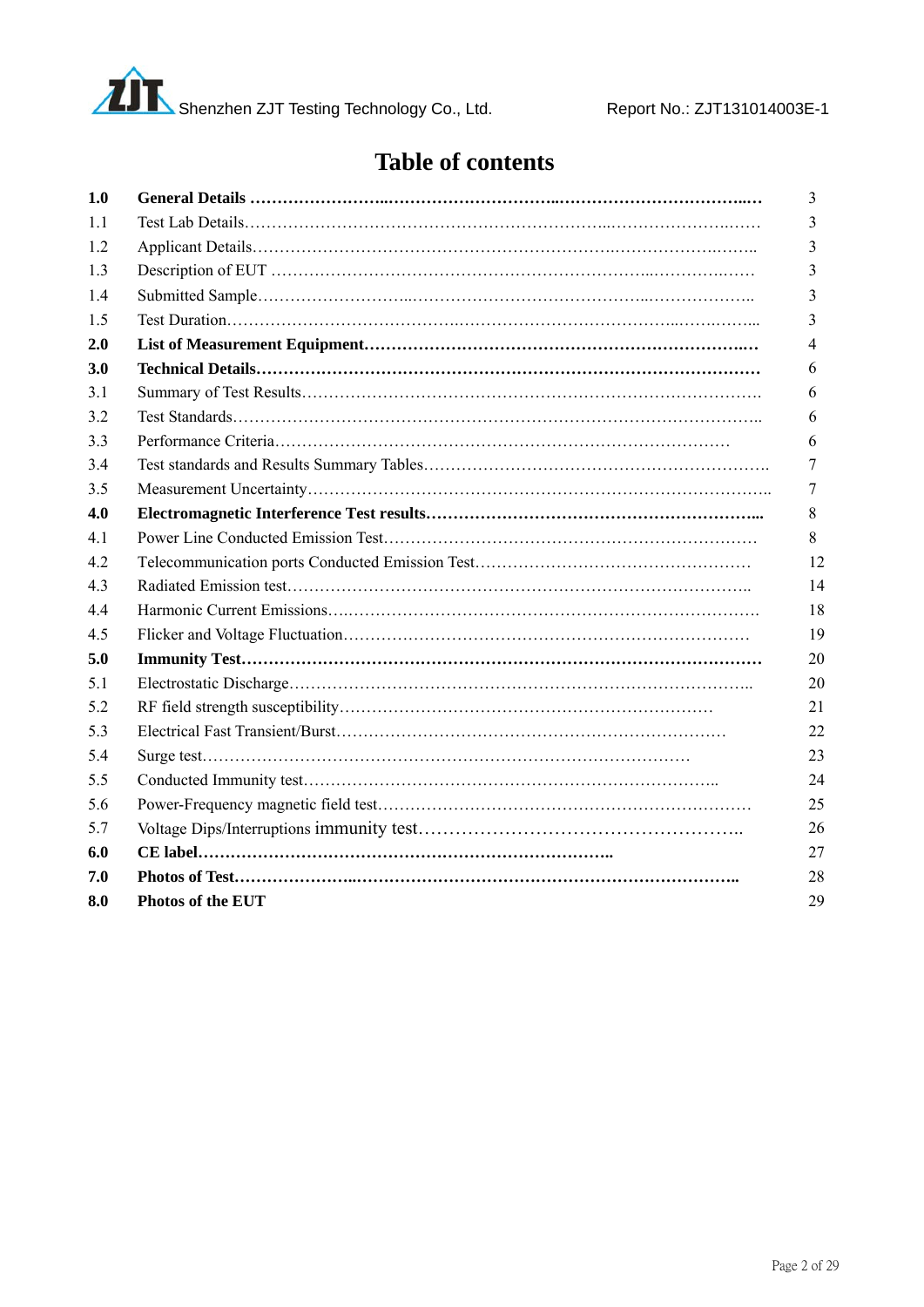

#### **1.0 General Details**

| 1.1 Test Lab Details     |                   |                                                                                     |
|--------------------------|-------------------|-------------------------------------------------------------------------------------|
| Name:                    |                   | Shenzhen ZJT Testing Technology Co., Ltd                                            |
| Address:                 |                   | 6F, Henglin Building, Baoyuan Road, Xixiang Street, Baoan District, Shenzhen        |
| Telephone:               | +86-0755-29472739 |                                                                                     |
| Fax:                     | +86-0755-29472539 |                                                                                     |
| 1.2 Applicant Details    |                   |                                                                                     |
| Applicant:               |                   | VAPEX TECHNOLOGY LIMITED                                                            |
| Address:                 |                   | Room 1103, 11/F, Hang Seng Mongkok Building, 677 Nathan Road, Mongkok, Kowloon Hong |
|                          | Kong              |                                                                                     |
| Tel:                     |                   |                                                                                     |
| Fax:                     | $-$               |                                                                                     |
|                          |                   | Manufacturer: VAPEX TECHNOLOGY LIMITED.                                             |
| Address:                 |                   | Bldg 30-33, Tongfucun Ind.Park, Dalang, Longhua, Shenzhen, 518109, Guangdong, China |
| Telephone:               |                   |                                                                                     |
| Fax:                     | $-$               |                                                                                     |
| 1.3 Description of EUT   |                   |                                                                                     |
| Product:                 |                   | <b>BALANCE CHARGER</b>                                                              |
| Model No.:               |                   | <b>VTE600</b>                                                                       |
| Additional Model No.:    |                   | $\overline{a}$                                                                      |
| <b>Brand Name:</b>       |                   | <b>VP</b>                                                                           |
| Rating:                  |                   | --                                                                                  |
| 1.4 Submitted Sample     |                   |                                                                                     |
| 1 Sample                 |                   |                                                                                     |
| 1.5 Test Duration        |                   |                                                                                     |
| 2013-10-14 to 2013-10-21 |                   |                                                                                     |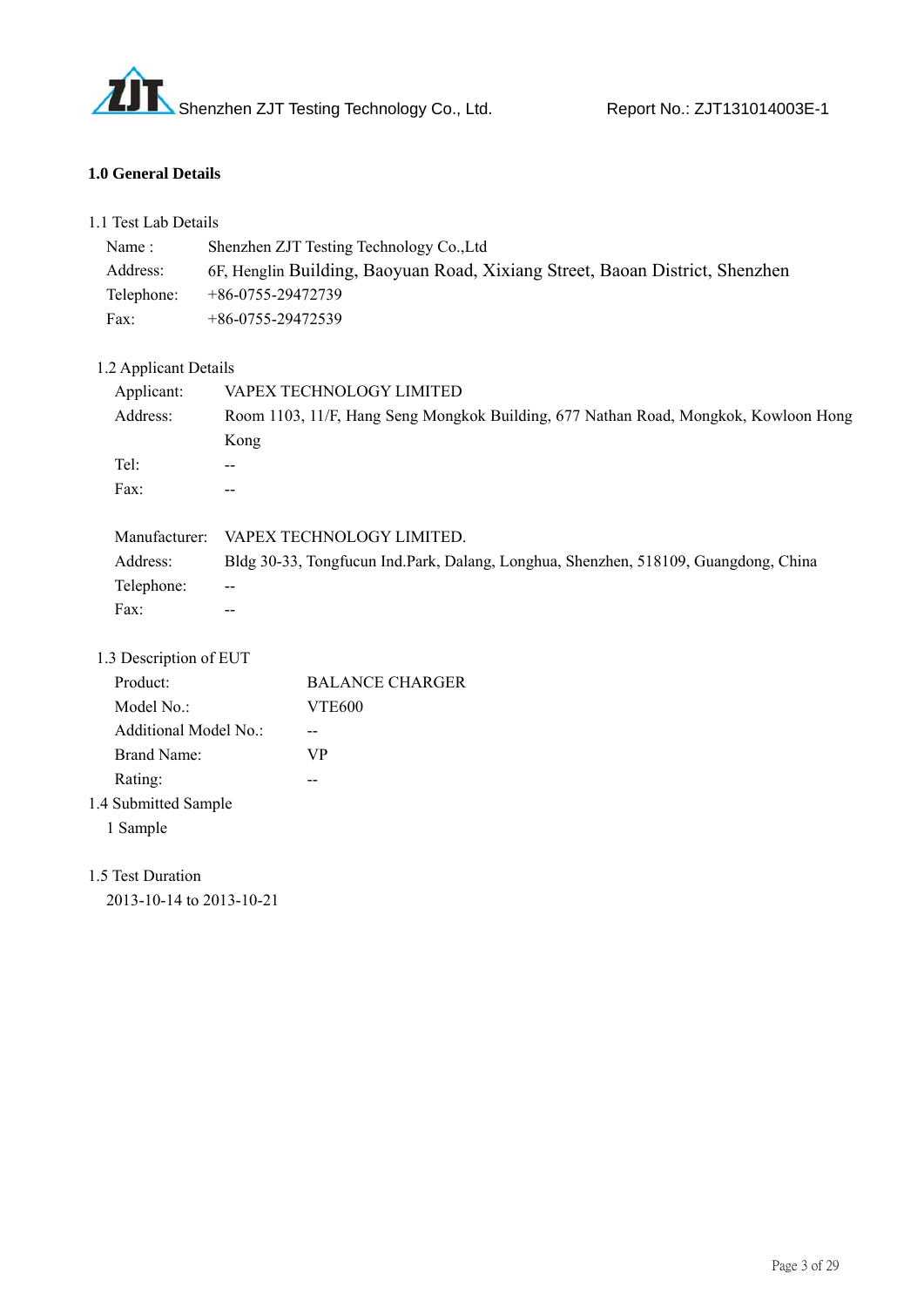

| 2.0 List Test Equipments                 |                     |              |                                      |              |            |  |
|------------------------------------------|---------------------|--------------|--------------------------------------|--------------|------------|--|
| Name                                     | Model No.           | Serial No.   | Manufacturer                         | Date of Cal. | Due Date   |  |
| Conducted emission                       |                     |              |                                      |              |            |  |
| <b>EMI</b> Test Receiver                 | ESCS30              | 100139       | R&S                                  | 2013-07-25   | 2014-07-24 |  |
| <b>LISN</b>                              | LS16C               | 16010222119  | AFJ                                  | 2013-07-25   | 2014-07-24 |  |
| Radiated emission                        |                     |              |                                      |              |            |  |
| <b>EMI</b> Test Receiver                 | ESCS30              | 100139       | R&S                                  | 2013-07-25   | 2014-07-24 |  |
| Spectrum Analyzer                        | <b>FSEM</b>         | 1079.8500.30 | R&S                                  | 2013-07-25   | 2014-07-24 |  |
| Amplifier                                | 8447D               | 2727A05017   | H.P.                                 | 2013-07-25   | 2014-07-24 |  |
| Antenna                                  | <b>VULB9163</b>     | N/A          | <b>SCHWARZBECK</b>                   | 2013-07-25   | 2014-07-24 |  |
| Amplifier                                | EM30265             | 07032613     | <b>EM Electronics</b><br>Corporation | 2013-07-25   | 2014-07-24 |  |
| Positioning<br>Controller                | $CC-C-1F$           | MF7802140    | C&CLAB                               | 2013-07-25   | 2014-07-24 |  |
| Harmonic & Flicker                       |                     |              |                                      |              |            |  |
| Harmonics Flicker<br><b>Test System</b>  | PACS-1              | 72305        | CI                                   | 2013-07-25   | 2014-07-24 |  |
| 5K VA AC Power source                    | 5001iX              | 56060        | CI                                   | 2013-07-25   | 2014-07-24 |  |
| Electrostatic Discharge                  |                     |              |                                      |              |            |  |
| Electostastic                            | ESD61002AG          | PR12092502   |                                      | 2013-07-25   | 2014-07-24 |  |
| Discharge Generator                      |                     |              | Prima                                |              |            |  |
| Continuous radiated disturbances         |                     |              |                                      |              |            |  |
| Signal Generator                         | 2022D               | 119246/003   | Maconi                               | 2013-07-25   | 2014-07-24 |  |
| Power Amplifier                          | A00181-1000         | 9801-112     | M2S                                  | 2013-07-25   | 2014-07-24 |  |
| Power Amplifier                          | AC8113/<br>800-250A | 9801-179     | M2S                                  | 2013-07-25   | 2014-07-24 |  |
| Power Antenna                            | <b>CBL6140A</b>     | 1204         | <b>SCHAFFNER</b>                     | 2013-07-25   | 2014-07-24 |  |
| EFT/Surge/Dip                            |                     |              |                                      |              |            |  |
| <b>Fast Transient Burst</b><br>Simulator | EFT61004BG          | PR12074375   | Prima                                | 2013-07-25   | 2014-07-24 |  |
| <b>Lightning Surge</b><br>Generator      | SUG61005BG          | PR12125534   | Prima                                | 2013-07-25   | 2014-07-24 |  |
| <b>CYCLE SAG</b><br><b>SIMULATOR</b>     | DRP61011AG          | PR12106201   | Prima                                | 2013-07-25   | 2014-07-24 |  |
| Continuous conducted disturbances        |                     |              |                                      |              |            |  |
| Signal Generator                         | 2022D               | 119246/003   | Maconi                               | 2013-07-25   | 2014-07-24 |  |
| Power Amplifier                          | A00181-1000         | 9801-112     | M2S                                  | 2013-07-25   | 2014-07-24 |  |
| <b>CDN</b>                               | M3-8016             | 003683       | <b>MEB</b>                           | 2013-07-25   | 2014-07-24 |  |
| Power-frequency Magnetic field           |                     |              |                                      |              |            |  |
| Continuous Wave<br>Simulator             | <b>UCS 500 M4</b>   | 0304-42      | <b>EM TEST</b>                       | 2013-07-25   | 2014-07-24 |  |
| Power Source Network                     | MV 2616             | 0104-14      | <b>EM TEST</b>                       | 2013-07-25   | 2014-07-24 |  |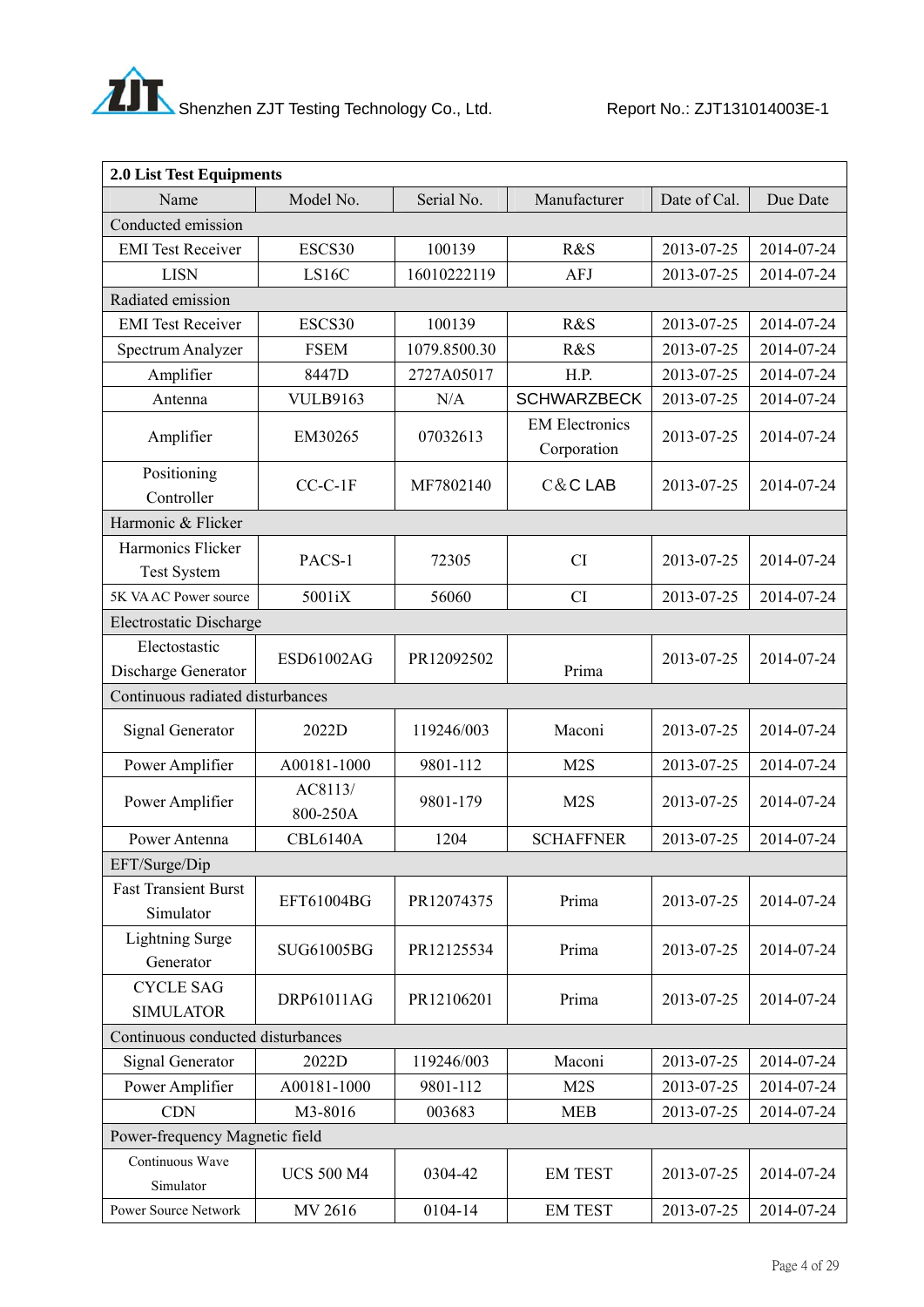

Shenzhen ZJT Testing Technology Co., Ltd. Report No.: ZJT131014003E-1

| Uurrent Transformer. | MC2630 | $- -$   | . TEST<br>EМ | 2013-07-25 | 2014-07-24 |
|----------------------|--------|---------|--------------|------------|------------|
| Magnetic Coil        | MS100  | 0304-42 | . TEST<br>EM | 2013-07-25 | 2014-07-24 |
| - - - -<br>.         |        |         |              |            |            |

N/A=not applicable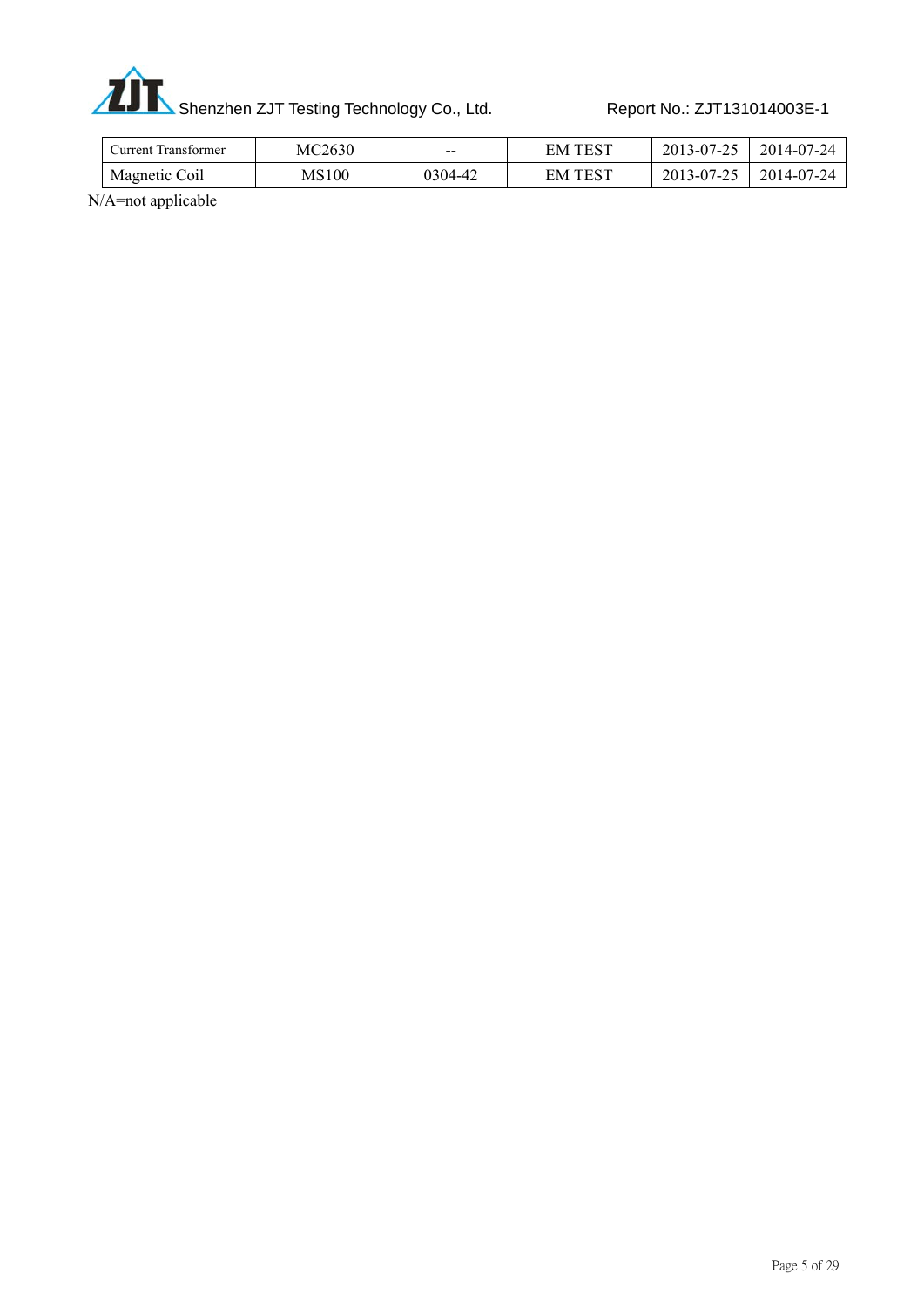

#### **3.0 Technical Details**

#### 3.1 Investigations Requested

Perform Electromagnetic Interference [EMI] & Electromagnetic Susceptibility [EMS] tests for CE Marking

| 3.2 Test Standards |  |
|--------------------|--|
|                    |  |

| EN 55022: 2010              | Limits and methods of measurement of radio disturbance characteristics    |  |  |
|-----------------------------|---------------------------------------------------------------------------|--|--|
|                             | for information technology equipment                                      |  |  |
| EN $61000-3-2:2006+A2:2009$ | Electromagnetic compatibility (EMC)- Part 3-2: Limits-Limits for          |  |  |
|                             | harmonic current emissions (equipment input current $\leq 16A$ per phase) |  |  |
| EN 61000-3-3:2008           | Electromagnetic compatibility (EMC)- Part 3-3: Limits-Limitation of       |  |  |
|                             | voltage changes, Voltage fluctuations and flicker in public low-voltage   |  |  |
|                             | supply systems, for equipment with rated current $\leq 16A$ per phase     |  |  |
|                             | and not subject to conditional connection                                 |  |  |
| EN 55024: 2010              | Electromagnetic Compatibility Generic Immunity Standard, Part 1:          |  |  |
|                             | Residential, Commercial and Light Industry.                               |  |  |

#### 3.3 Performance Criteria

- Criterion A During and after the test the EUT shall continue to operate as intended without operator intervention. No degradation of performance of loss of function is allowed.
- Criterion B During the test, degradation of performance is allowed. However, no change of operating state or stored data is allowed to persist after the test.
- Criterion C During and after testing, temporary loss of function is allowed, provided the function is self-recoverable, or can be restored by the operation of the controls or cycling of the power to the EUT by the user in accordance with the manufacturer' instructions. Functions, and/or information stored in non-volatile memory, or protected by a battery

backup, shall not be lost.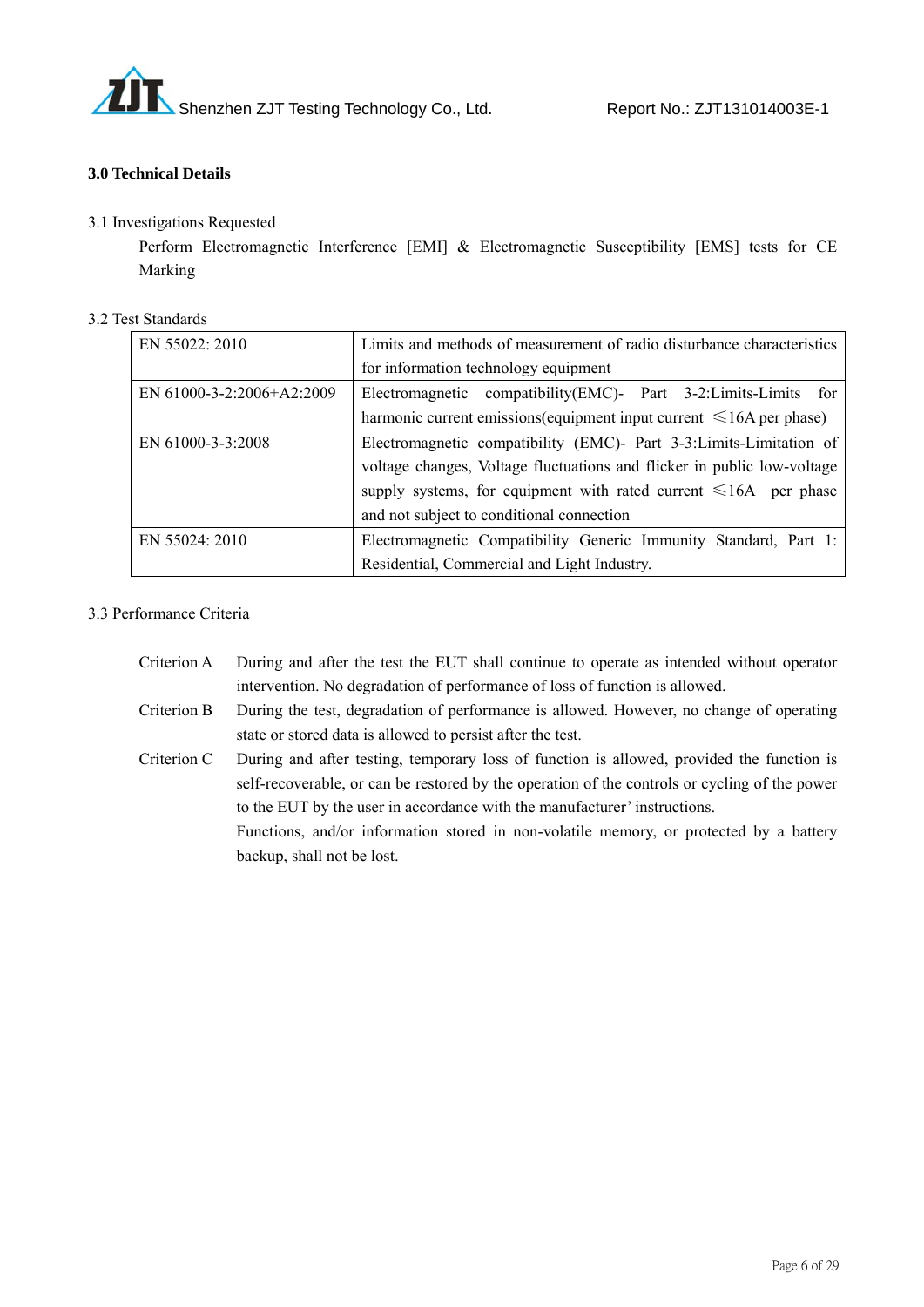

| <b>Test Condition</b>                              | <b>Test Requirement</b>   | <b>Test Method</b>        | <b>Test</b> |  |
|----------------------------------------------------|---------------------------|---------------------------|-------------|--|
|                                                    |                           |                           | Result      |  |
| <b>EMISSION Results Summary</b>                    |                           |                           |             |  |
| Conducted Emission on AC Mains,<br>150KHz to 30MHz | EN 55022: 2010            | EN 55022: 2010            | N/A         |  |
| Emission<br>Conducted                              |                           |                           |             |  |
| at<br>$_{\rm on}$<br>telecommunication ports,      | EN $55022 \cdot 2010$     | EN $55022 \cdot 2010$     | N/A         |  |
| 150KHz to 30MHz                                    |                           |                           |             |  |
| Radiated Emissions,                                | EN 55022: 2010            | EN 55022: 2010            | Pass        |  |
| 30MHz to 1GHz                                      |                           |                           |             |  |
| Harmonic Emissions on AC supply                    | EN 61000-3-2:2006+A2:2009 | EN 61000-3-2:2006+A2:2009 | N/A         |  |
| Voltage fluctuations on AC supply                  | EN 61000-3-3:2008         | EN 61000-3-3:2008         | N/A         |  |
| <b>IMMUNITY Results Summary</b>                    |                           |                           |             |  |
| Electrostatic Discharge                            | EN 55024: 2010            | EN 61000-4-2: 2009        | Pass        |  |
| RF field strength susceptibility                   | EN 55024: 2010            | EN 61000-4-3: 2010        | Pass        |  |
| <b>Electrical Fast transients</b>                  | EN 55024: 2010            | EN 61000-4-4:2004+A1:2010 | N/A         |  |
| /Burst Immunity                                    |                           |                           |             |  |
| Surge                                              | EN 55024: 2010            | EN 61000-4-5: 2006        | N/A         |  |
| Conducted susceptibility                           | EN 55024: 2010            | EN 61000-4-6: 2009        | N/A         |  |
| Power-frequency Magnetic Field                     | EN 55024: 2010            | EN 61000-4-8:2010         | N/A         |  |
| Dips/Voltage Interruption Variation                | EN 55024: 2010            | EN 61000-4-11: 2004       | N/A         |  |

# 3.4 Test standards and Results Summary Tables

Note: N/A=Not applicable

3.5 Measurement Uncertainty (95% confidence levels,  $k=2$ )

| No. | Item                          | MU                 |
|-----|-------------------------------|--------------------|
|     | Temperature                   | $\pm 0.1^{\circ}C$ |
|     | Humidity                      | ±1.0%              |
| 3.  | Spurious emissions, conducted | ±3.70dB            |
|     | All emissions, radiated       | $\pm$ 4.50dB       |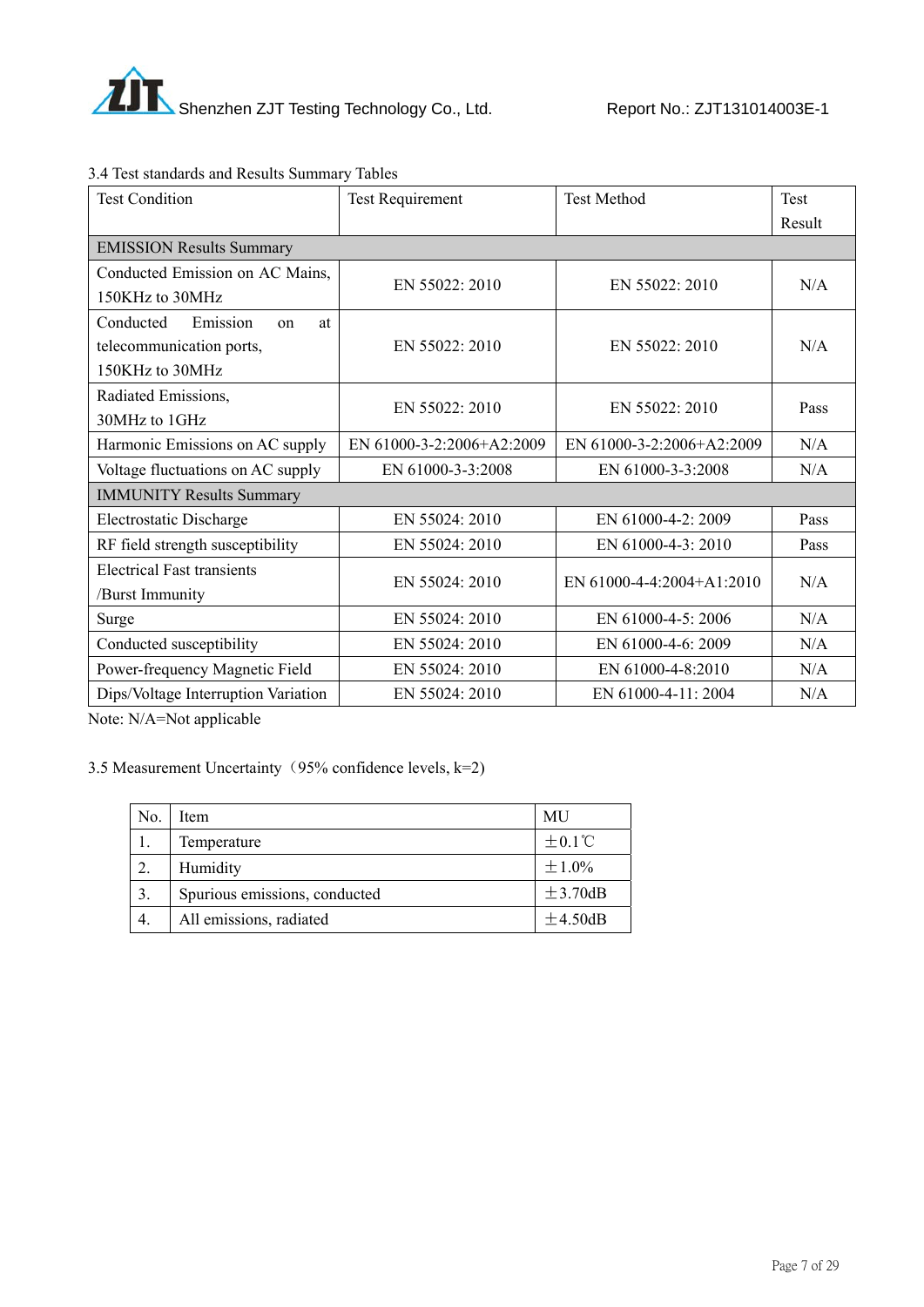

#### **4.0 Electromagnetic Interference Test results**

#### **4.1 Power Line Conducted Emission Test**

4.1.1 Schematics of the test





4.1.2 Test Method and test Procedure

The test was performed in accordance with EN 55022: 2010

Test Voltage: 230V~, 50Hz

Block diagram of Test setup

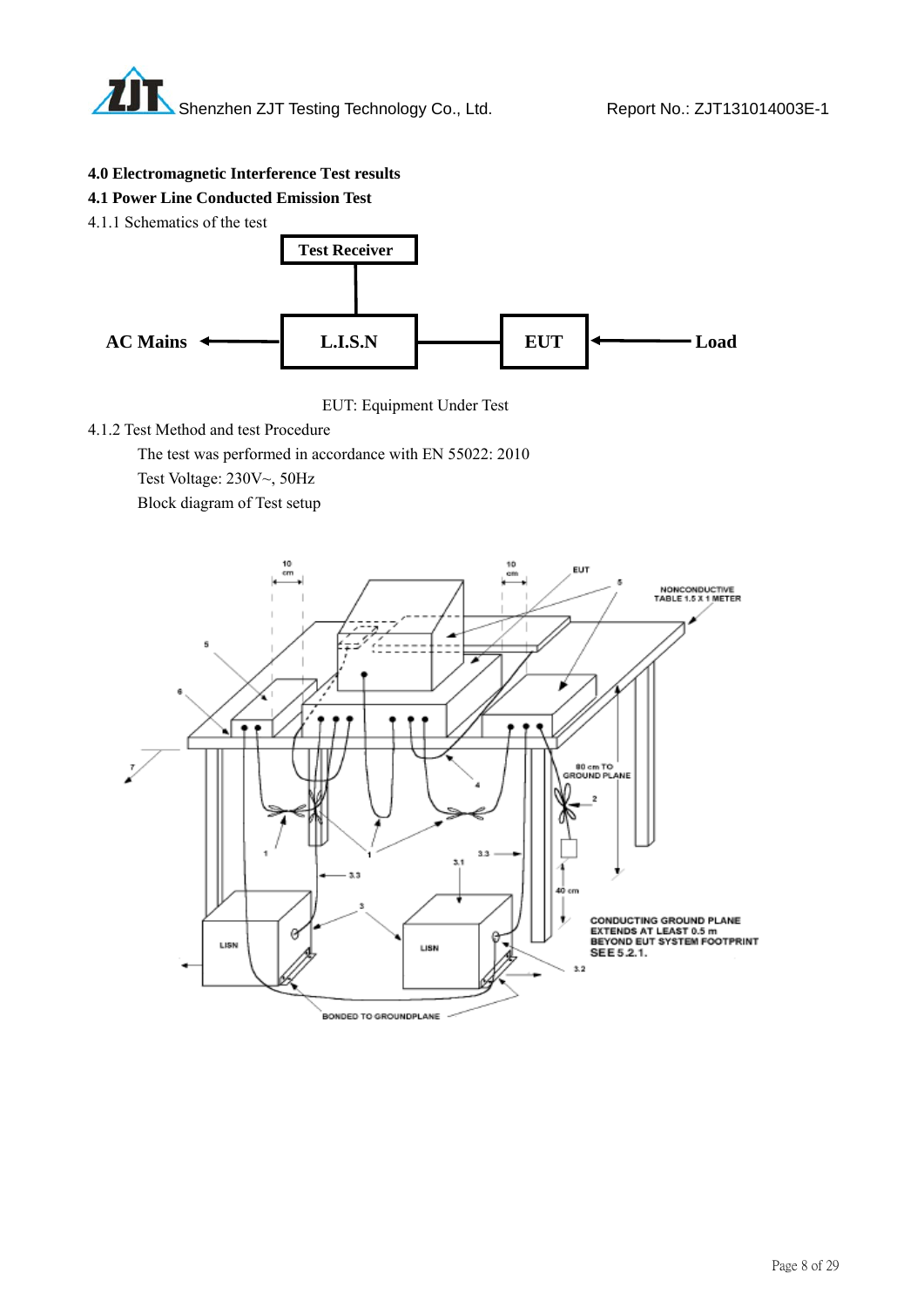

#### 4.1.3 EUT Operating Condition

 Operating condition is according to EN 55022:2010 Setup the EUT and simulators as shown on the following

#### 4.1.4 Test Equipment

Please refer to the Section 2

#### 4.1.5 Power line conducted Emission Limit

|                   | Class A Limits $(dB\mu V)$ |               | Limits $(dB\mu V)$<br>Class B |                   |
|-------------------|----------------------------|---------------|-------------------------------|-------------------|
| Frequency(MHz)    | Quasi-peak Level           | Average Level | Quasi-peak Level              | Average Level     |
| $0.15 \sim 0.50$  | 79.0                       | 66.0          | $66.0 \sim 56.0*$             | $56.0 \sim 46.0*$ |
| $0.50 \sim 5.00$  | 73.0                       | 60.0          | 56.0                          | 46.0              |
| $5.00 \sim 30.00$ | 73.0                       | 60.0          | 60.0                          | 50.0              |

Notes: 1. \*Decreasing linearly with logarithm of frequency.

2. The tighter limit shall apply at the transition frequencies

#### 4.1.6 Photo documentation of the test set-up

Please refer to the Section 7

4.1.7 Test specification:

| Temperature: 23° C Humidity: 51% Atmospheric pressure: 103kPa | Environmental conditions: |
|---------------------------------------------------------------|---------------------------|
|---------------------------------------------------------------|---------------------------|

Frequency range: 0.15 MHz – 30 MHz

4.1.8 Test result

Min. limit margin --

The requirements are FULFILLED

Remarks: According to the EN 55022:2010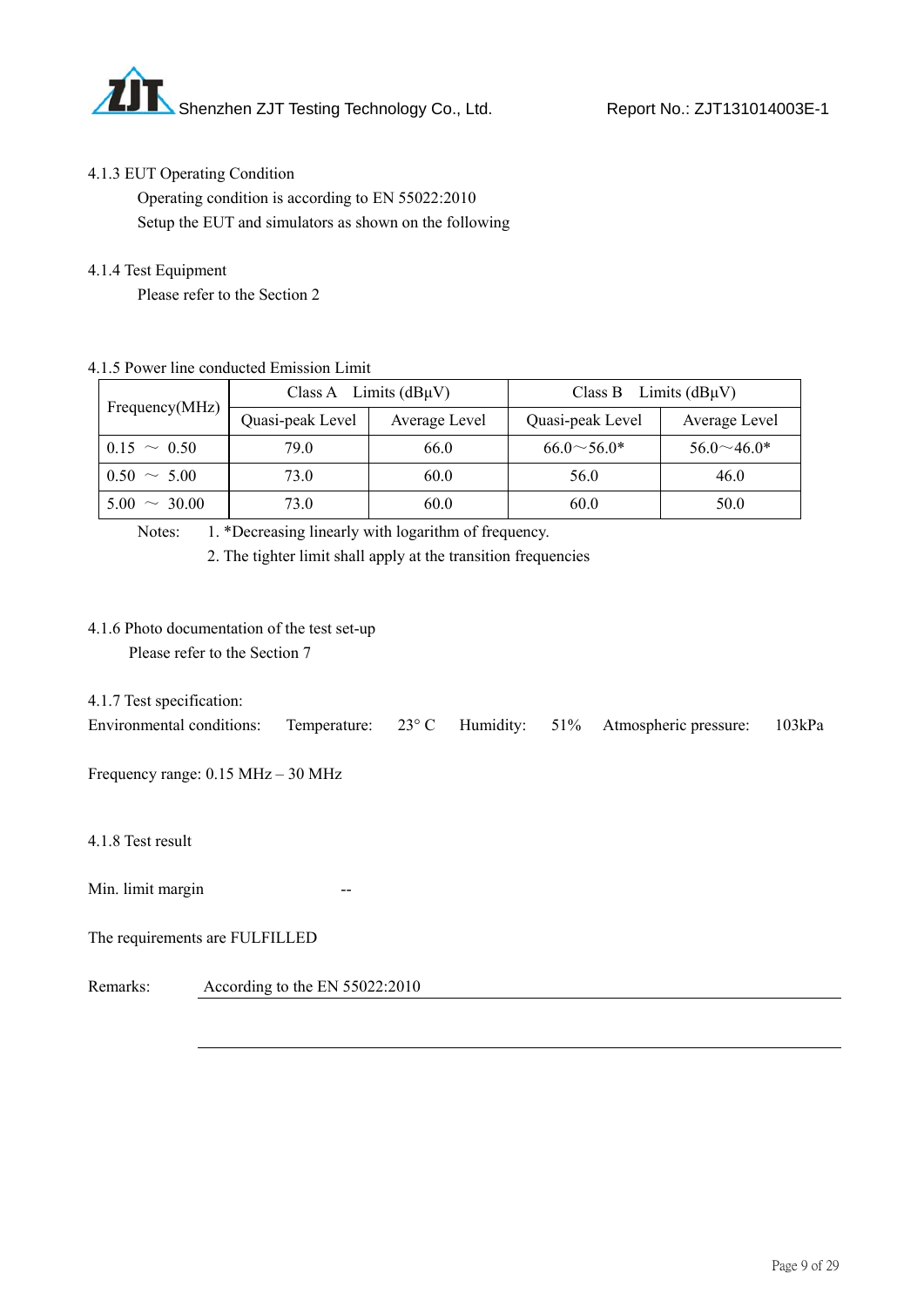

# **A Conducted Emission on Live Terminal of the power line (150kHz to 30MHz)**

| <b>EUT Description:</b> |  |
|-------------------------|--|
| <b>Operation Mode:</b>  |  |
| <b>Tested By:</b>       |  |
| Test date:              |  |

| <b>Start Frequency</b> | <b>Stop Frequency</b> | Step   | IF BW | Detector | Final M-Time |
|------------------------|-----------------------|--------|-------|----------|--------------|
| $0.15$ MHz             | 30MHz                 | 4.5KHz | 10KHz | $OP+AV$  |              |

|                    | Reading( $dB\mu V$ ) |         |            |         | Limit       |         |
|--------------------|----------------------|---------|------------|---------|-------------|---------|
| Frequency<br>(MHz) | Live                 |         | Neutral    |         | $(dB\mu V)$ |         |
|                    | Quasi-peak           | Average | Quasi-peak | Average | Quasi-peak  | Average |
| $- -$              | $- -$                | --      | $- -$      | --      | --          | --      |
| $- -$              | --                   | --      | $- -$      | --      | --          | --      |
| $- -$              | --                   | $- -$   | $- -$      | --      | --          | --      |
| --                 | --                   | --      | $- -$      | --      | --          | --      |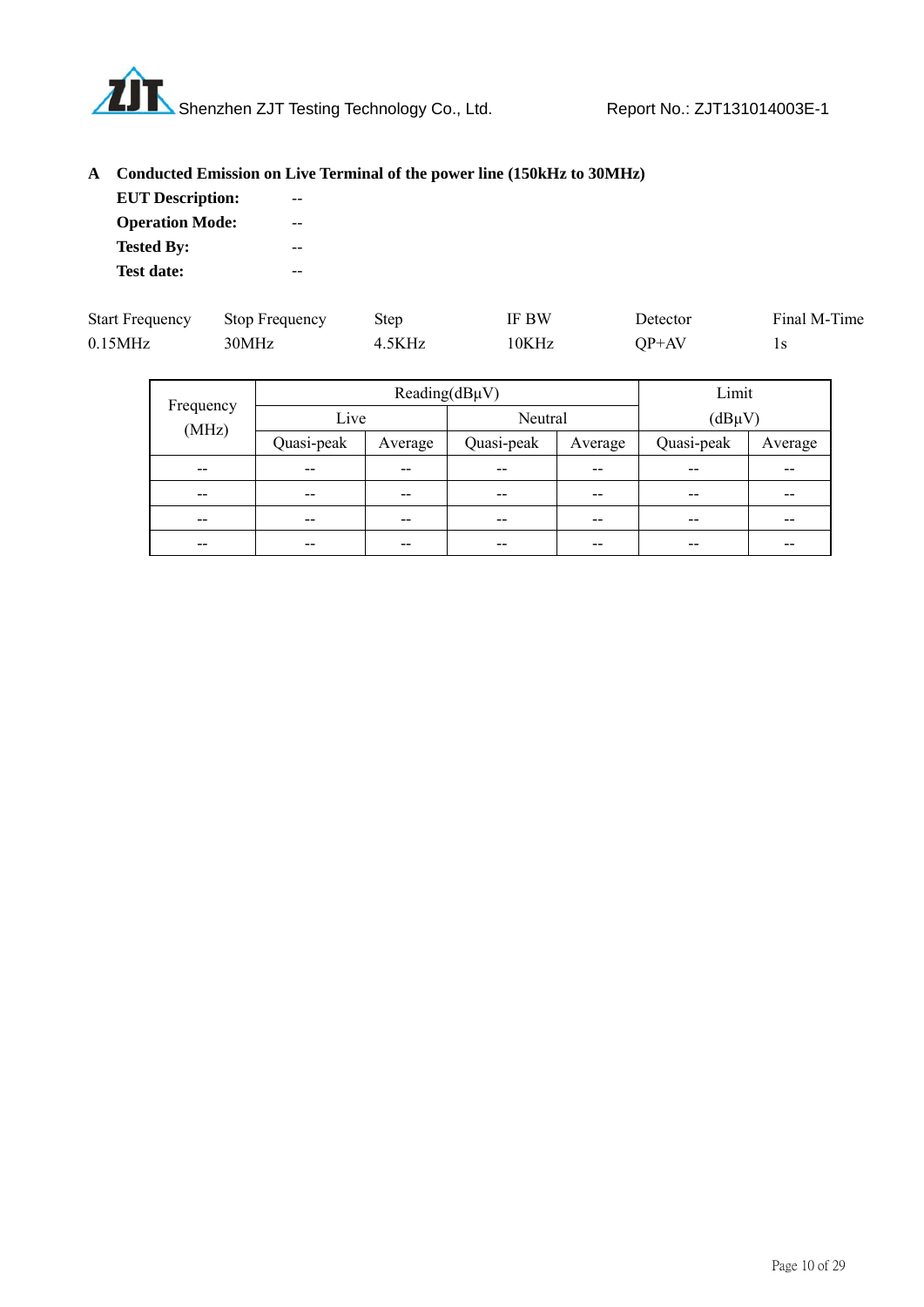

# **B Conducted Emission on Neutral Terminal of the power line (150kHz to 30MHz)**

| <b>EUT</b> Description: |  |
|-------------------------|--|
| <b>Operation Mode:</b>  |  |
| <b>Tested By:</b>       |  |
| <b>Test date:</b>       |  |

| <b>Start Frequency</b> | Stop Frequency Step |        | <b>IF BW</b> | Detector | Final M-Time |
|------------------------|---------------------|--------|--------------|----------|--------------|
| $0.15$ MHz             | 30MHz               | 4.5KHz | 10KHz        | $OP+AV$  |              |

|                    | Reading( $dB\mu V$ ) |         |            | Limit   |             |         |
|--------------------|----------------------|---------|------------|---------|-------------|---------|
| Frequency<br>(MHz) | Live                 |         | Neutral    |         | $(dB\mu V)$ |         |
|                    | Quasi-peak           | Average | Quasi-peak | Average | Quasi-peak  | Average |
| $- -$              | $- -$                | $- -$   | --         | --      | --          | --      |
| --                 | $- -$                | $- -$   | --         | --      | --          | --      |
| $- -$              | $- -$                | $- -$   | --         | --      | $- -$       | --      |
| $- -$              | --                   | --      | --         | --      | --          | --      |

Note: Due to DC Operation, this test item is not applicable.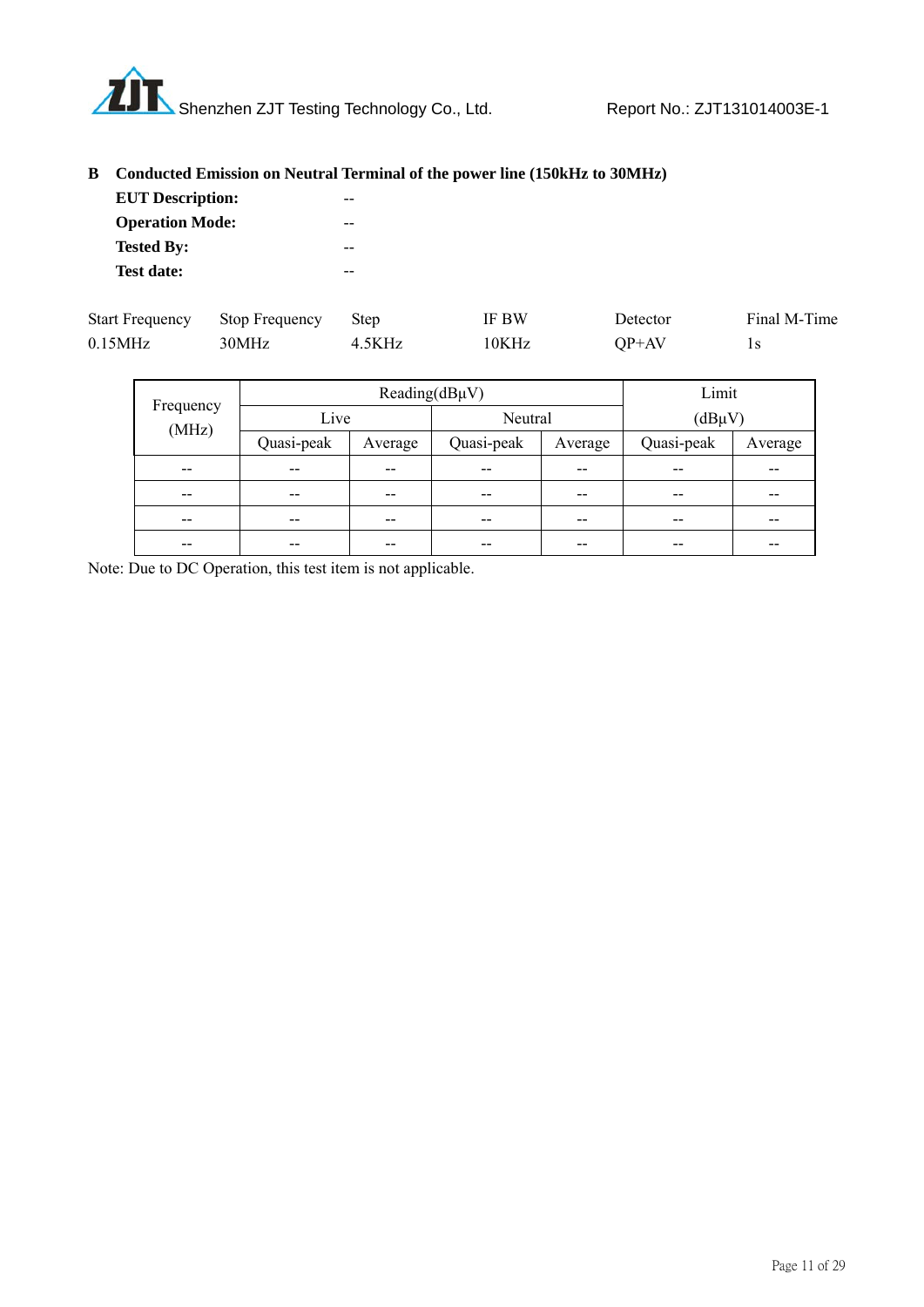

#### **4.2 Telecommunication ports Conducted Emission Test**

4.2.1 Test Method: The test was performed in accordance with EN 55022: 2010



#### 4.2.2 EUT Operating Condition

Operating condition is according to EN 55022: 2010

#### 4.2.3 Test Equipment

Please refer to the Section 2

#### 4.2.4 Power line conducted Emission Limit

|                   | Class A Limits $(dB\mu V)$ |               | Class B Limits $(dB\mu V)$ |               |  |
|-------------------|----------------------------|---------------|----------------------------|---------------|--|
| Frequency(MHz)    | Quasi-peak Level           | Average Level | Quasi-peak Level           | Average Level |  |
| $0.15 \sim 0.50$  | 97 to 87                   | 84 to 74      | 84 to 74                   | 74 to 64      |  |
| $0.50 \sim 30.00$ |                            | 74            | 74                         | 64            |  |

Notes: 1. \*Decreasing linearly with logarithm of frequency.

2. The tighter limit shall apply at the transition frequencies

#### 4.2.5 Test specification:

Environmental conditions: Temperature: 23° C Humidity: 50% Atmospheric pressure: 103kPa

Frequency range: 0.15 MHz – 30 MHz

4.2.6 Test result Min. limit margin

The requirements are FULFILLED

Remarks: According to the EN 55022:2010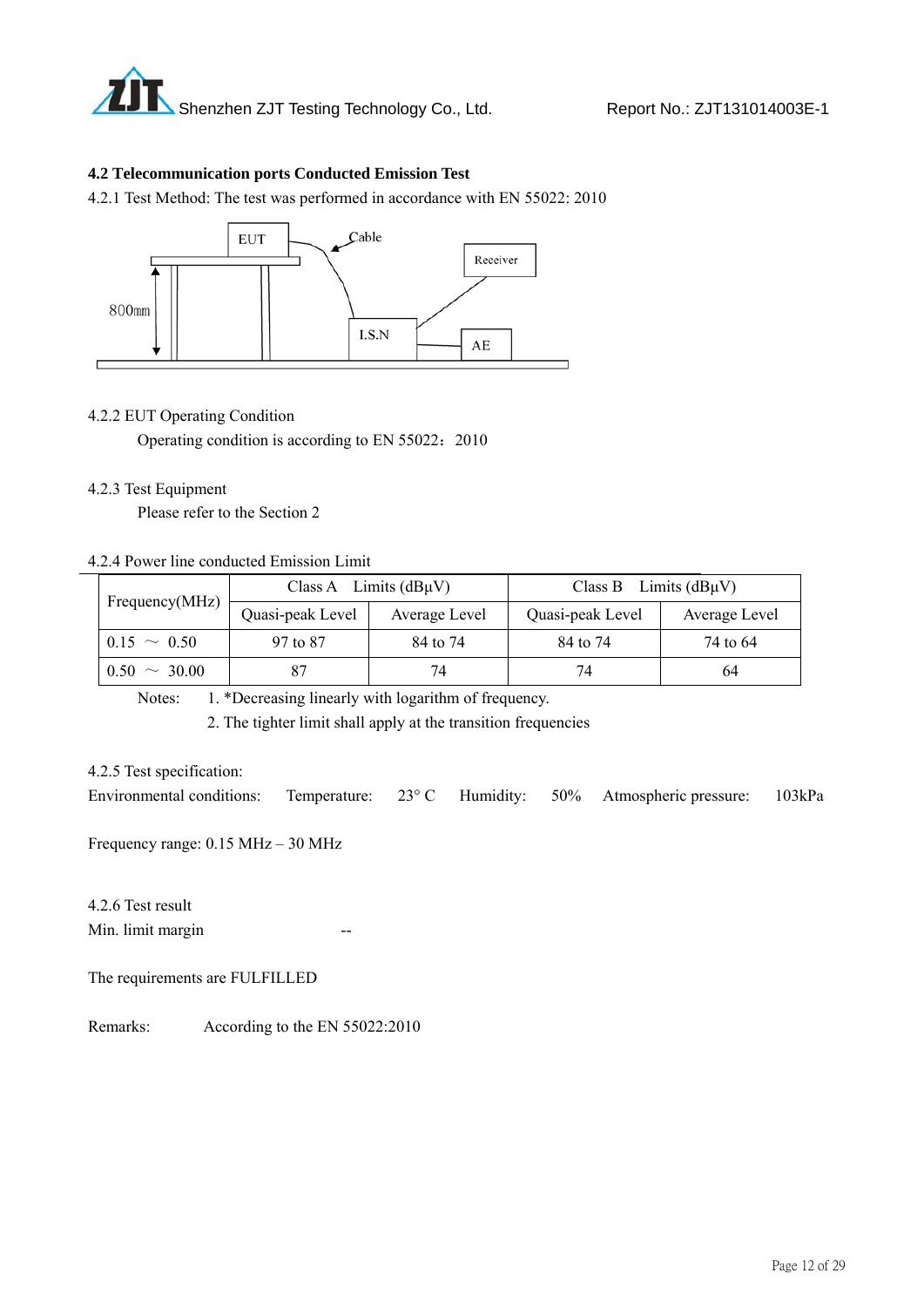

# **A Conducted Emission on Telecommunication port (150kHz to 30MHz)**

| <b>EUT Description:</b> |  |
|-------------------------|--|
| <b>Operation Mode:</b>  |  |
| <b>Tested By:</b>       |  |
| <b>Test date:</b>       |  |

| <b>Start Frequency</b> | Stop Frequency Step |        | <b>IF BW</b> | Detector | Final M-Time |
|------------------------|---------------------|--------|--------------|----------|--------------|
| $0.15$ MHz             | 30MHz               | 4.5KHz | 10KHz        | QP+AV    |              |

| Frequency | Port | Reading(dBµA) |         | $Limit(dB\mu A)$ |         |
|-----------|------|---------------|---------|------------------|---------|
| (MHz)     |      | Quasi-peak    | Average | Quasi-peak       | Average |
|           |      |               |         |                  |         |
|           |      |               |         |                  |         |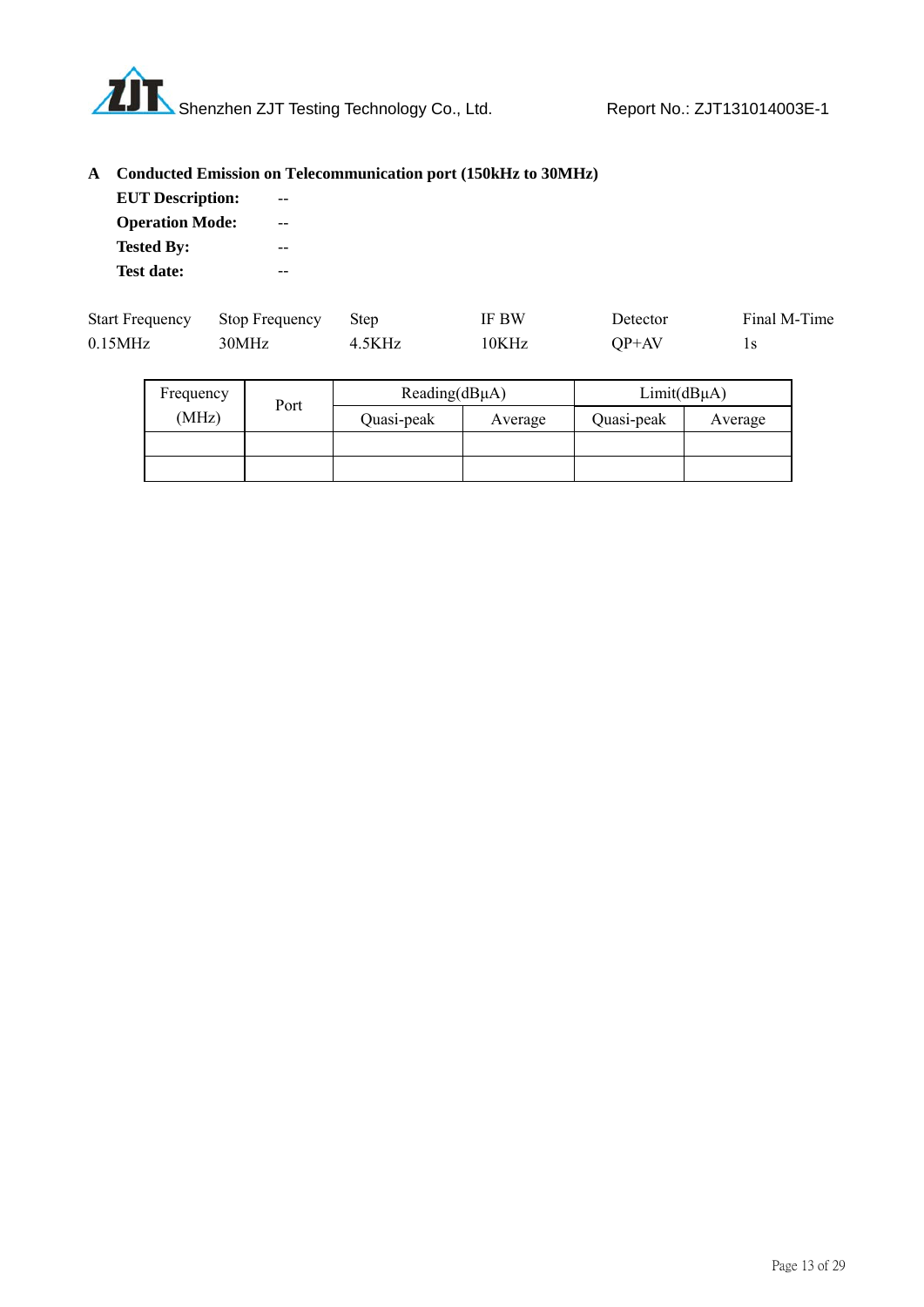#### **4.3 Radiated Emission Test**





4.3.2 Test Method: The test was performed in accordance with EN 55022: 2010

### Block diagram of Test setup



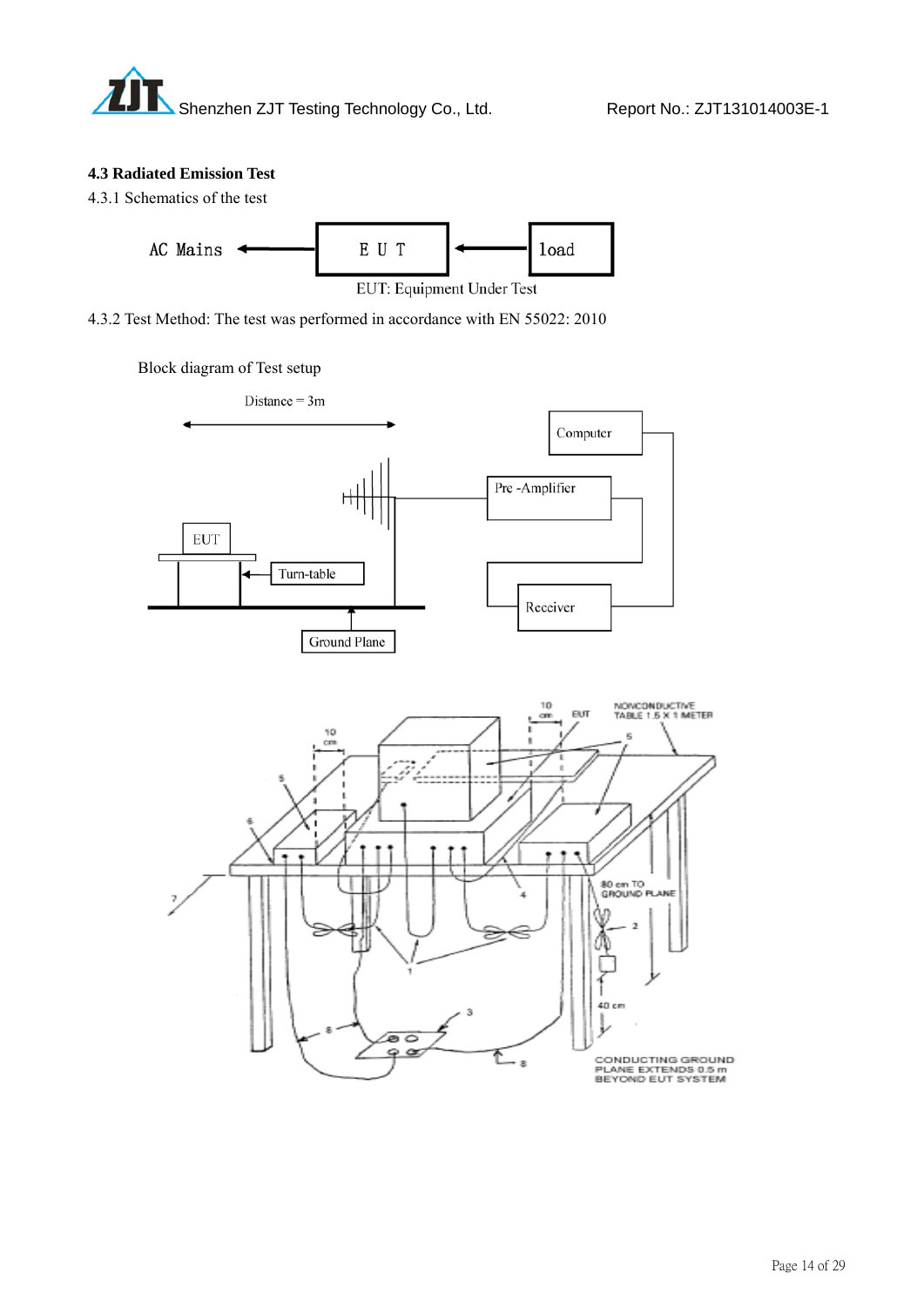

#### 4.3.3 EUT Operating Condition

Operating condition is according to EN 55022:2010

#### 4.3.4 Radiated Emission Limit

 All emission from a digital device, including any network of conductors and apparatus connected thereto, shall not exceed the level of field strength specified below:

|                       |              | Quasi-Peak limits (dB $\mu$ V/m) |                |  |
|-----------------------|--------------|----------------------------------|----------------|--|
| Frequency Range (MHz) | Distance (m) | Class A Limits                   | Class B Limits |  |
| 30-230                |              | 50.00                            | 40.00          |  |
| 230-1000              |              | 57.00                            | 47.00          |  |

- Note: 1) The lower limit shall apply at the transition frequencies 2) If measurement is not made at 3m distance, then F.S Limitation at 3m distance is adjusted by using the formula  $Ld1 = Ld2 * (d2/d1)$
- 4.3.5 Photo documentation of the test set-up Please refer to the Section 7
- 4.3.6 Test Equipment:

Please refer to the Section 2

4.3.7 Test specification:

| Environmental conditions: Temperature 24° C Humidity: 46% Atmospheric pressure: 103kPa |  |  |  |  |  |  |
|----------------------------------------------------------------------------------------|--|--|--|--|--|--|
|----------------------------------------------------------------------------------------|--|--|--|--|--|--|

4.3.8 Test result

Min. limit margin 3.05dB at 48.011 MHz

The requirements are FULFILLED

Remarks: According to the EN 55022:2010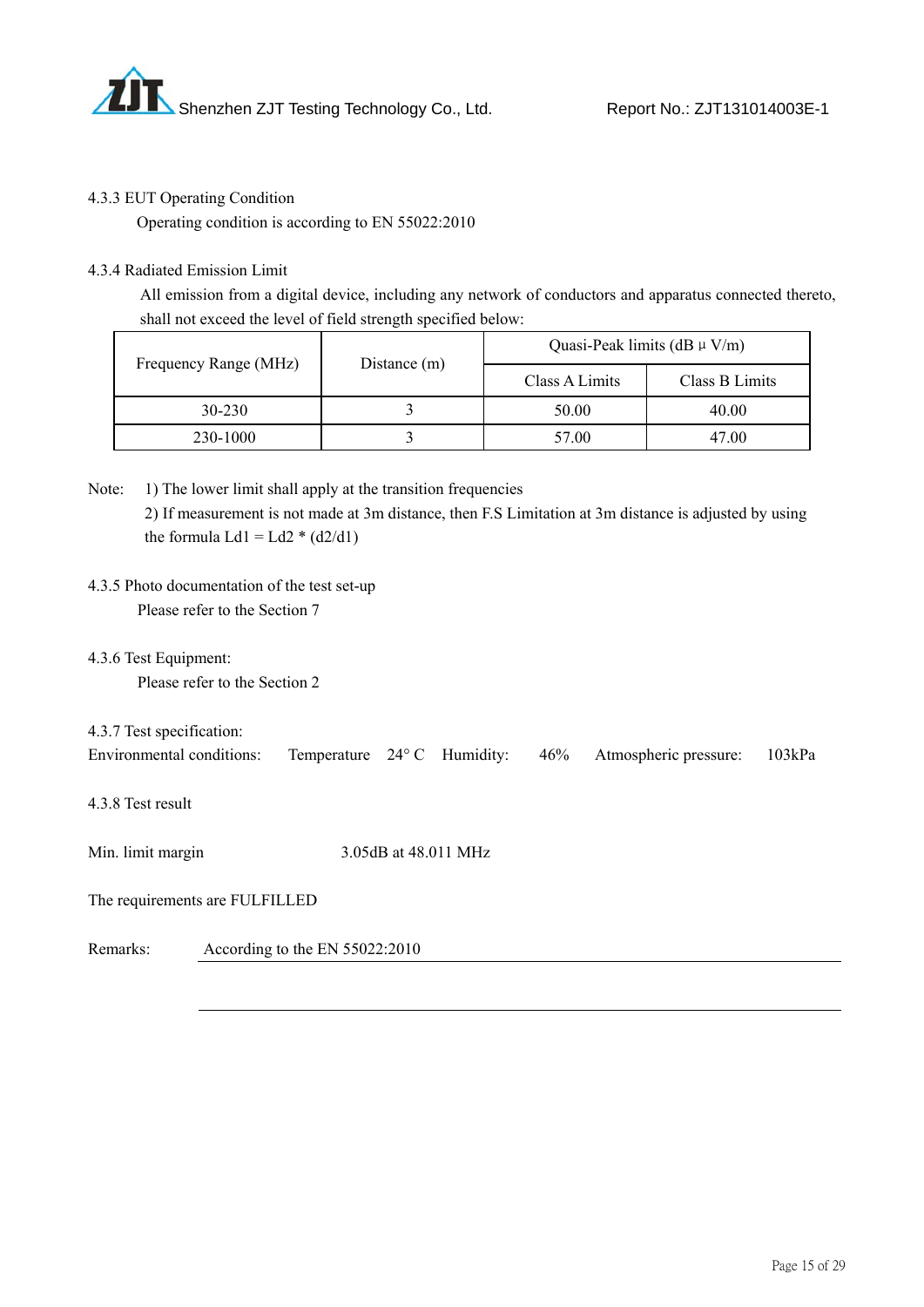

#### **A. Radiated Emission In Horizontal (30MHz----1000MHz)**

| <b>EUT Description:</b> | <b>BALANCE CHARGER</b> |
|-------------------------|------------------------|
| <b>Operation Mode:</b>  | <b>VTE600</b>          |
| <b>Tested By:</b>       | Beryl Zhao             |
| <b>Test date:</b>       | 2013-10-17             |



| No. | Freg.<br>(MHz) | Reading<br>(dBuV/m) | Factor<br>(dB/m) | Result<br>(dBuV/m) | _imit<br>l (dBuV/ | Over Limit<br>(dB) | Detector | Height<br>(cm) | degree<br>(deq) | Remark |
|-----|----------------|---------------------|------------------|--------------------|-------------------|--------------------|----------|----------------|-----------------|--------|
|     | 31.1106        | 46.77               | $-16.81$         | 29.96              | 40.00             | $-10.04$           | QP       | 100            | 360             |        |
| 2   | 37.9098        | 46.46               | $-15.18$         | 31.28              | 40.00             | $-8.72$            | QP       | 100            | 0               |        |
| 3   | 45.6502        | 42.99               | $-14.36$         | 28.63              | 40.00             | $-11.37$           | QP       | 100            | 360             |        |
| 4   | 55.6094        | 46.75               | $-14.99$         | 31.76              | 40.00             | $-8.24$            | peak     |                |                 |        |
| 5   | 85.5977        | 47.00               | $-18.28$         | 28.72              | 40.00             | $-11.28$           | peak     |                |                 |        |
| 6   | 126.7723       | 48.92               | $-17.34$         | 31.58              | 40.00             | $-8.42$            | peak     |                |                 |        |

-The test data shows much less than the limit, no necessary take down the records.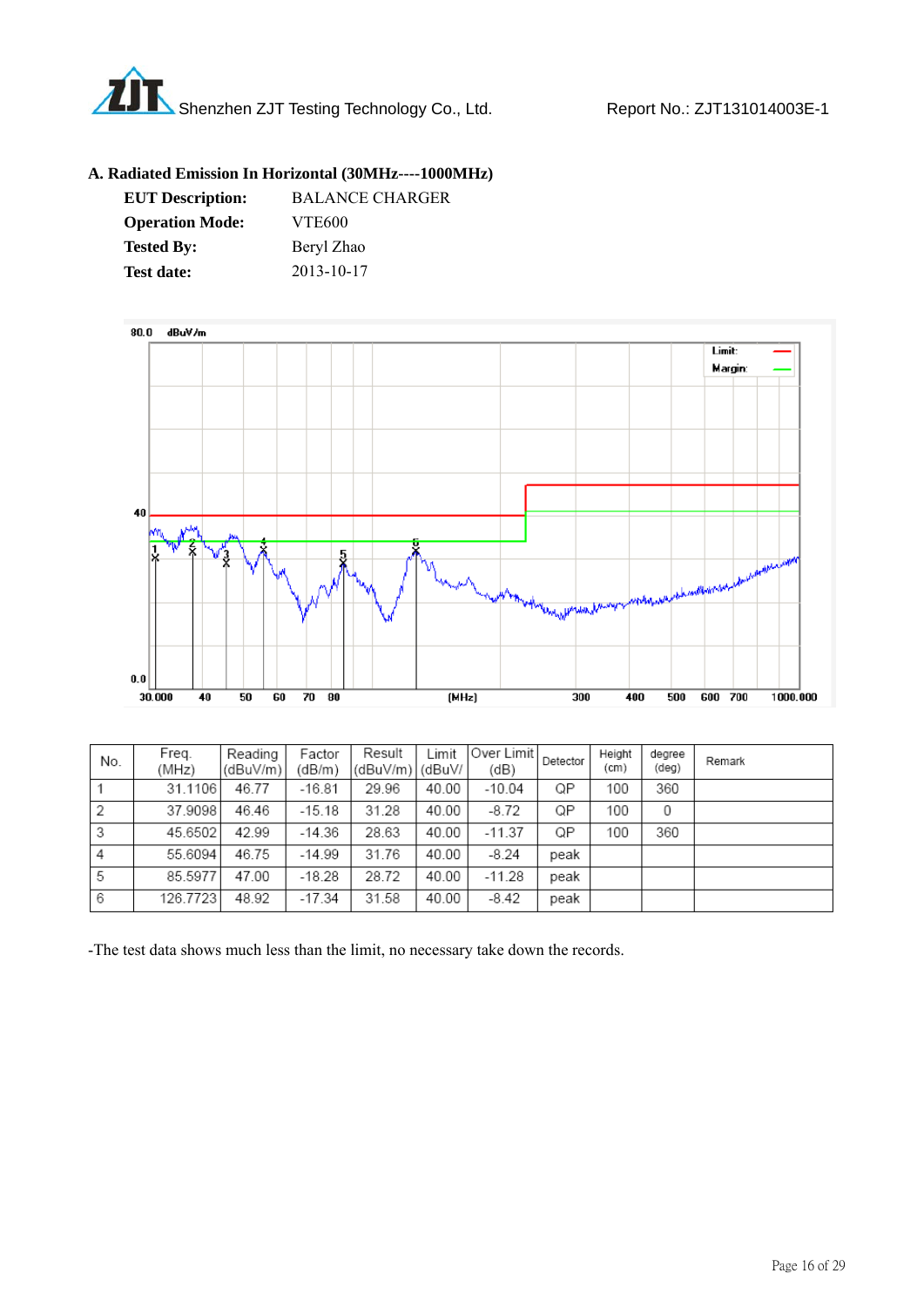

### **B. Radiated Emission In Vertical (30MHz----1000MHz)**

| <b>EUT Description:</b> | <b>BALANCE CHARGER</b> |
|-------------------------|------------------------|
| <b>Operation Mode:</b>  | <b>VTE600</b>          |
| <b>Tested By:</b>       | Beryl Zhao             |
| <b>Test date:</b>       | 2013-10-17             |



| No. | Freq.<br>(MHz) | Reading<br>(dBuV/m) | Factor<br>(dB/m) | Result<br>(dBuV/m) | Limit<br>(dBuV/ | Over Limit <br>(dB) | Detector | Height<br>(cm) | degree<br>(deg) | Remark |
|-----|----------------|---------------------|------------------|--------------------|-----------------|---------------------|----------|----------------|-----------------|--------|
|     | 37.9450        | 37.32               | $-15.17$         | 22.15              | 40.00           | $-17.85$            | peak     |                |                 |        |
| 2   | 55.0274        | 39.29               | $-14.93$         | 24.36              | 40.00           | $-15.64$            | peak     |                |                 |        |
| 3   | 61.7781        | 35.08               | $-16.13$         | 18.95              | 40.00           | $-21.05$            | peak     |                |                 |        |
| 4   | 97.7983        | 35.87               | $-20.88$         | 14.99              | 40.00           | $-25.01$            | peak     |                |                 |        |
| 5   | 120.6991       | 43.87               | $-21.43$         | 22.44              | 40.00           | $-17.56$            | peak     |                |                 |        |
| 6   | 247.6819       | 33.34               | $-18.44$         | 14.90              | 47.00           | $-32.10$            | peak     |                |                 |        |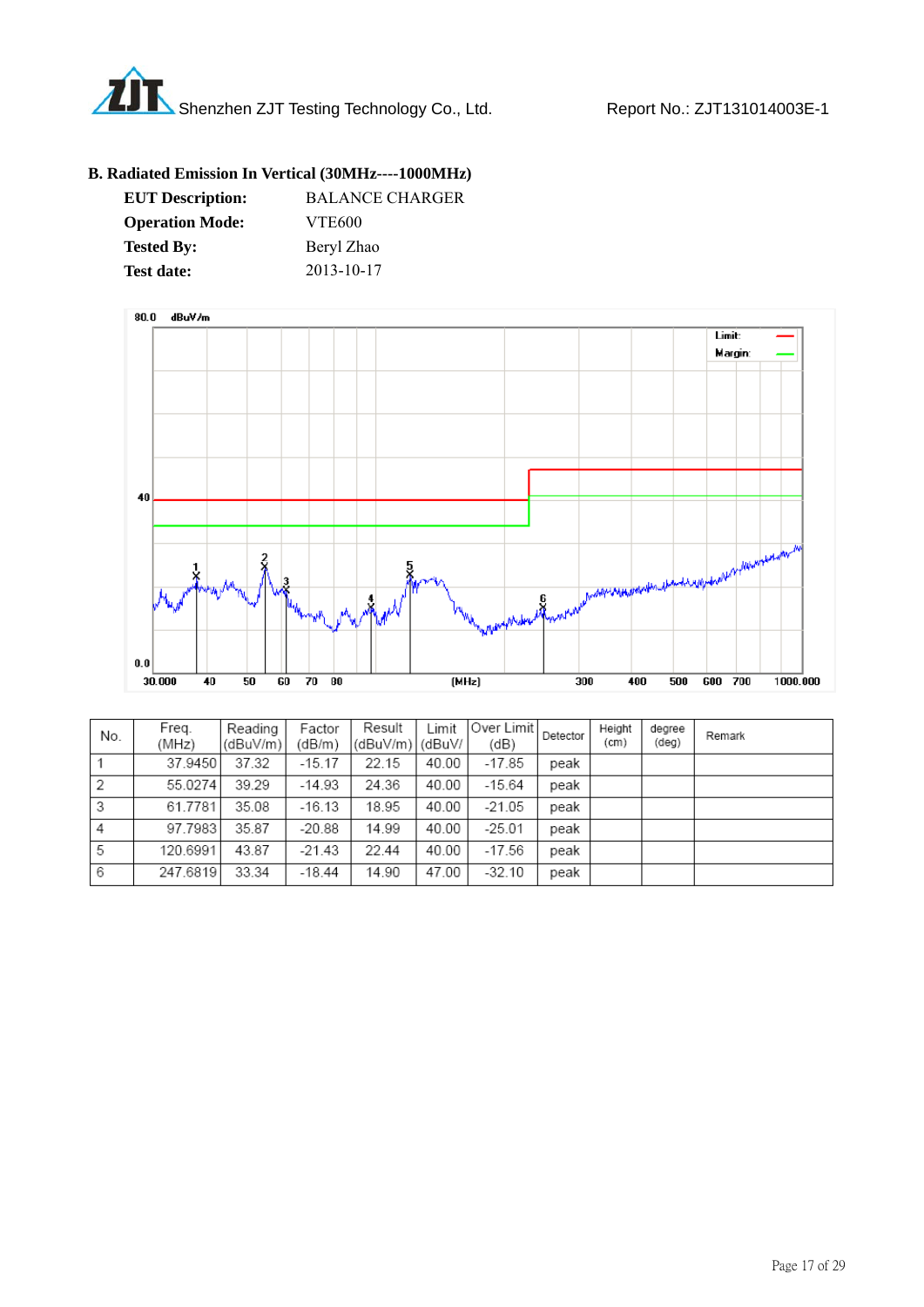

#### **4.4 Harmonic Current Emissions**

- 4.4.1 EUT Operating Mode Running
- 4.4.2 Block Diagram of Test Setup.



This test was performed as per EMC Basic Standard EN61000-3-2 Class A

#### 4.4.3 Test Equipment

Please refer to Section 2 this report.

#### 4.4.4 Test specification:

| Environmental conditions: Temperature: 23° C Humidity: 54% Atmospheric pressure: |  |  | 103kPa |
|----------------------------------------------------------------------------------|--|--|--------|
|                                                                                  |  |  |        |

#### 4.4.5 Results

| Port     | EUT Operating mode | Result            |
|----------|--------------------|-------------------|
|          |                    | (Passed / Failed) |
| AC Input | Running            | N/A               |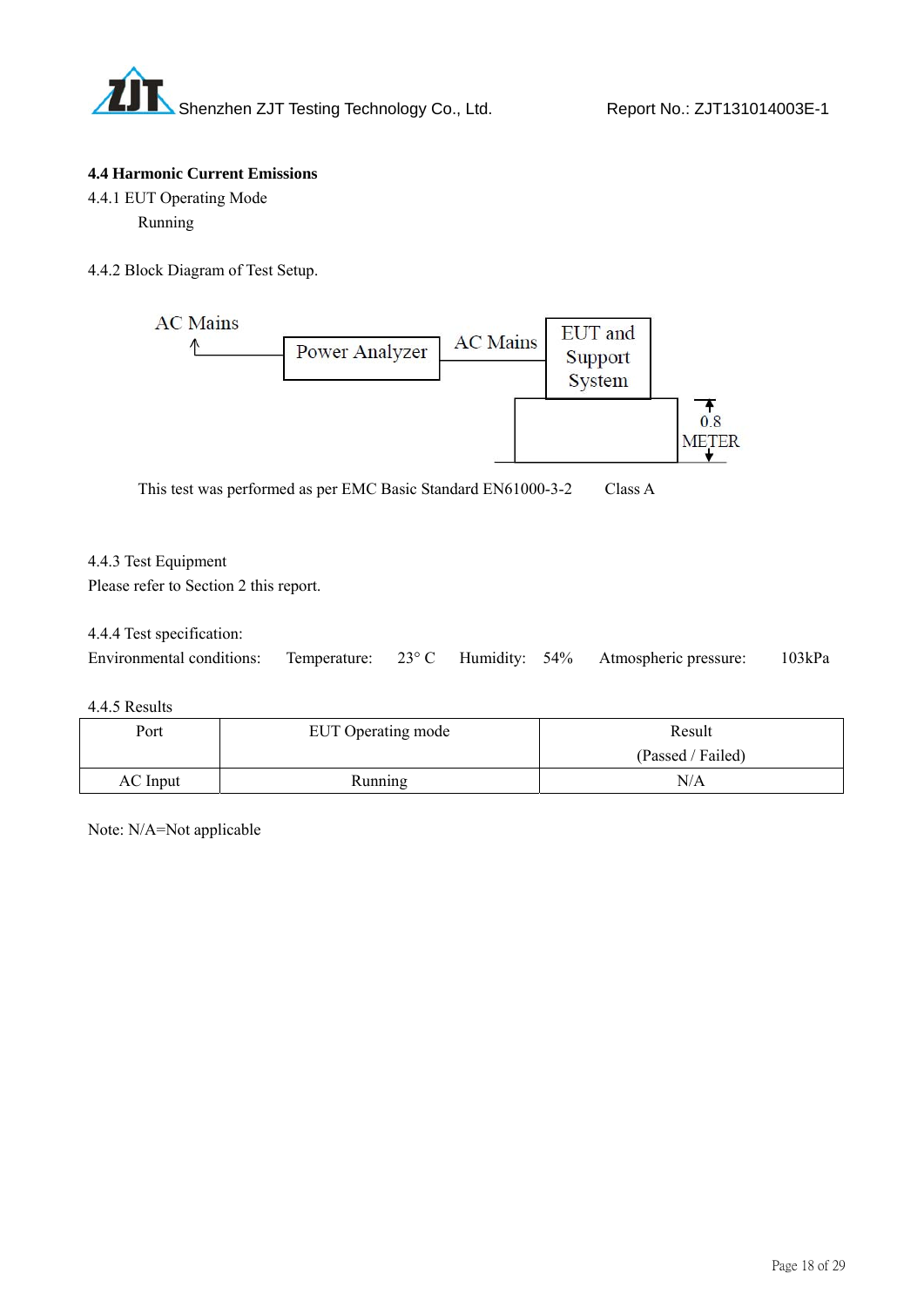

#### **4.5 Flicker and Voltage Fluctuation**

- 4.5.1 EUT Operating Mode Running
- 4.5.2 Block Diagram of Test Setup.



This test was performed as per EMC Basic Standard EN 61000-3-3

#### 4.5.3 Limits of Voltage Fluctuation and Flicks Measurement

| Test Item            | Limit | Note                                           |
|----------------------|-------|------------------------------------------------|
| $\mathbf{P_{st}}$    | . .0  | Pst means short-term flicker indicator         |
|                      | 0.65  | Plt means long-term flicker indicator          |
| $T_{dt}$ (ms)        | 200   | Tdt means maximum time that dt exceeds 3%.     |
| $d_{\text{max}}(\%)$ |       | Dmax means maximum relative voltage change.    |
| $dc$ (%)             |       | De means relative steady-state voltage change. |

4.5.4 Test Equipment

Please refer to Section 2 this report.

4.5.5 Test specification:

| Environmental conditions: Temperature: 21° C Humidity: 54% Atmospheric pressure: 103kPa |  |  |  |  |  |  |
|-----------------------------------------------------------------------------------------|--|--|--|--|--|--|
|-----------------------------------------------------------------------------------------|--|--|--|--|--|--|

4.5.6 Results

| Port     | EUT Operating mode or operating mode no. | Result            |
|----------|------------------------------------------|-------------------|
|          |                                          | (Passed / Failed) |
| AC Input | Running                                  | N/A               |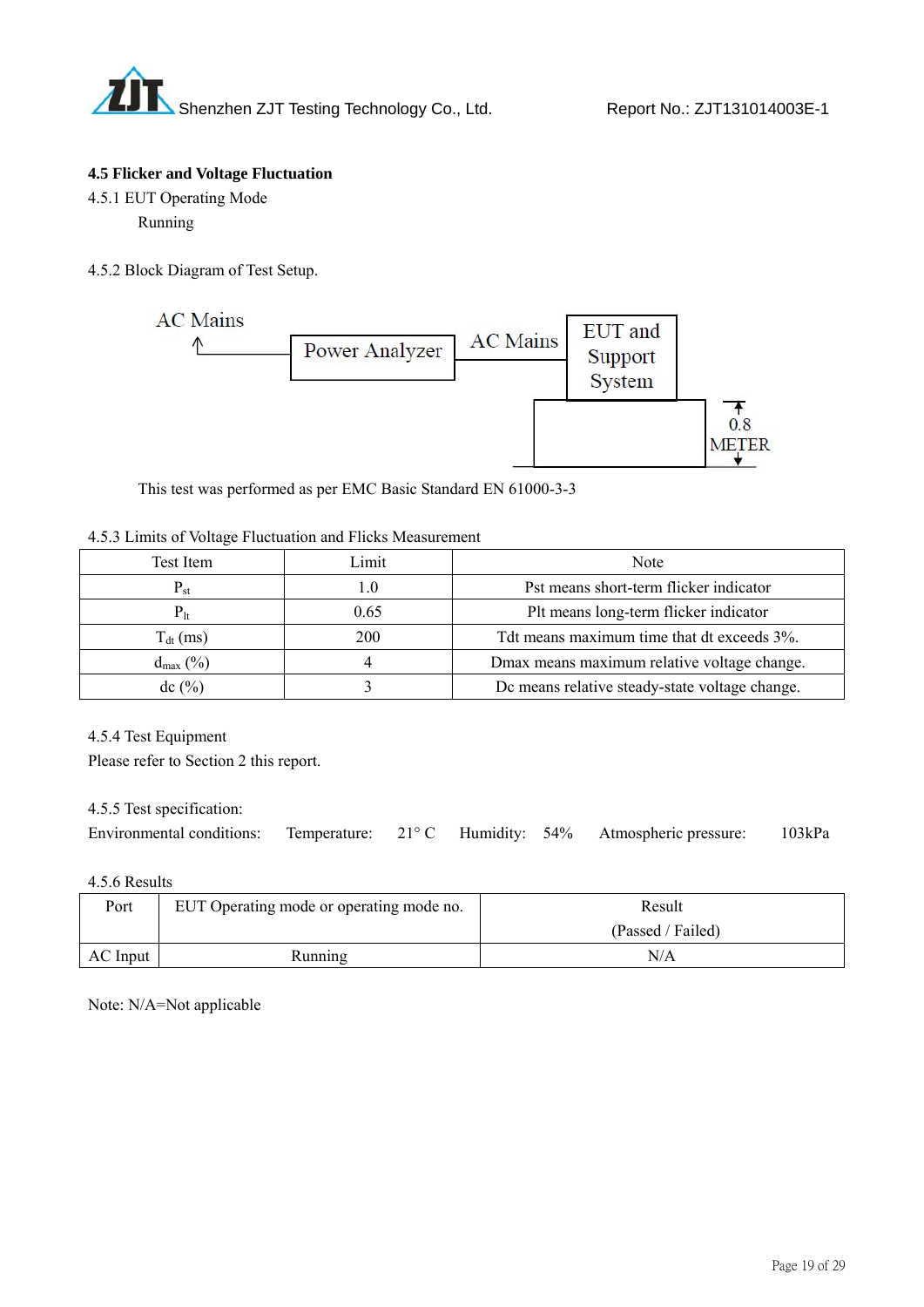

#### **5.0 Immunity Test**

**5.1 Electrostatic Discharge** 

5.1.1 Schematic of the test



### 5.1.2 Test method

The test was performed in accordance with EN 61000-4-2

#### 5.1.3 Test severity

±4kV for direct & in-direct Contact Discharge

±8kV for air Discharge

Performance Criterion Require: B

5.1.4 Test Equipment

Please refer to Section 2 this report.

# 5.1.5 Test specification:

| Environmental conditions: | Temperature: $21^{\circ}$ C Humidity: 54%                               |  | Atmospheric pressure: | 103kPa |
|---------------------------|-------------------------------------------------------------------------|--|-----------------------|--------|
| 5.1.6 Operation mode:     | Running                                                                 |  |                       |        |
| 5.1.7 Discharge location  | <b>HCP</b><br>$\sim$<br>VCP<br>$\blacksquare$<br>USB port<br>$\sim 100$ |  |                       |        |

5.1.8 Test Result Pass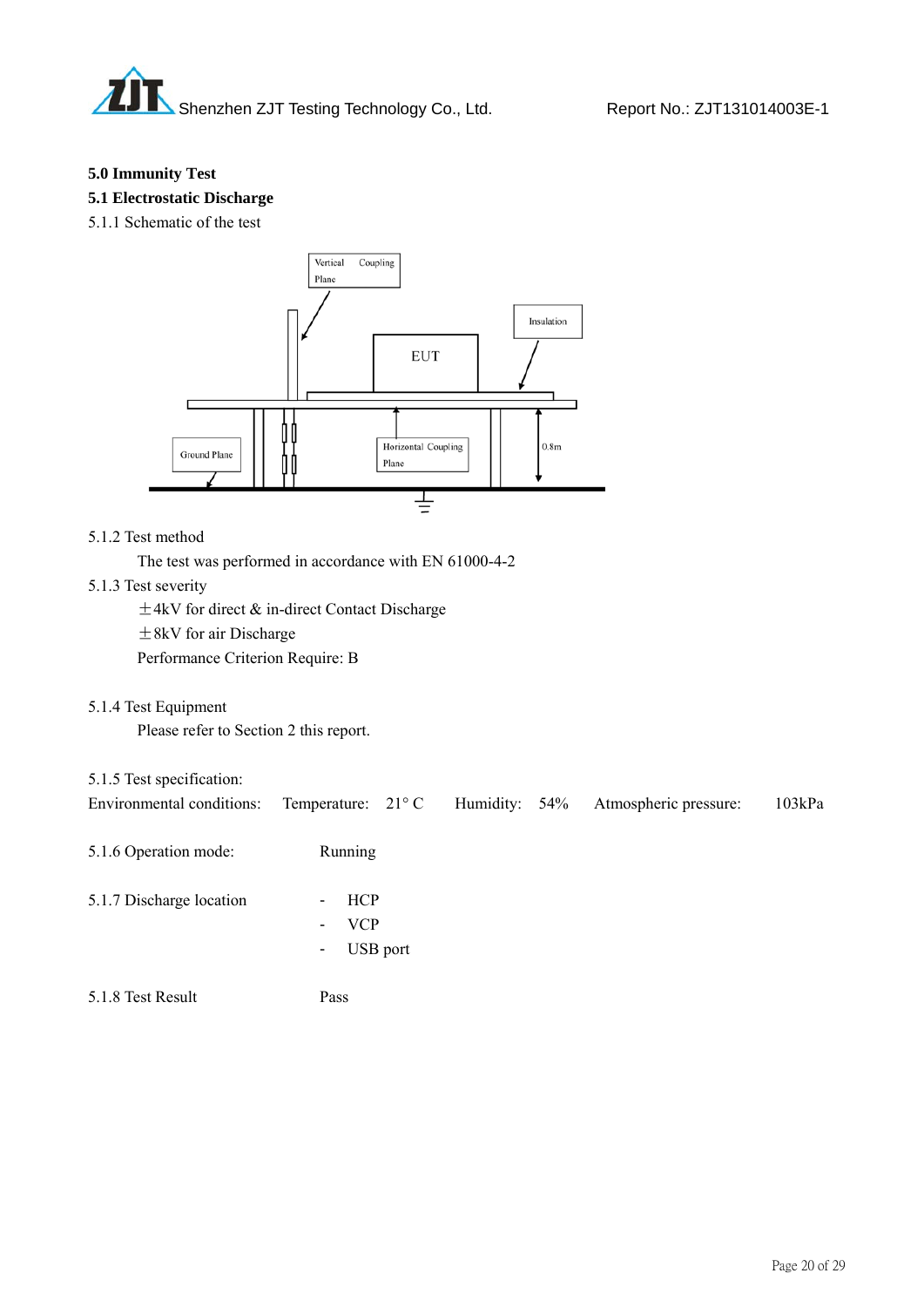

#### **5.2 RF field strength susceptibility (80MHz------ 1000MHz)**

5.2.1 Test Method:

 The test was performed in accordance with EN 61000-4-3 Severity: Level 2 (3V/m) Modulation: 1 KHz 80% AM Performance Criterion Require: A



#### 5.2.2 Test Equipment

Please refer to Section 2 this report.

#### 5.2.3 Test specification:

5.2.4 Operation mode: Running

#### 5.2.5 Test Result:

Please refer to the following table for individual results.

| Frequency | Radiation | Polarity   | Level | Dwell   | Sweep        | Results |
|-----------|-----------|------------|-------|---------|--------------|---------|
| (MHz)     | to        |            | (V/m) | Time(s) | Rate $(\% )$ |         |
| 80-1000   | Front     | Horizontal | 3     | 1       |              | Pass    |
| 80-1000   | Rear      | Horizontal | 3     | 1       |              | Pass    |
| 80-1000   | Left      | Horizontal | 3     |         |              | Pass    |
| 80-1000   | Right     | Horizontal | 3     |         |              | Pass    |
| 80-1000   | Front     | Vertical   | 3     | I.      |              | Pass    |
| 80-1000   | Rear      | Vertical   | 3     |         |              | Pass    |
| 80-1000   | Left      | Vertical   | 3     |         |              | Pass    |
| 80-1000   | Right     | Vertical   | 3     |         |              | Pass    |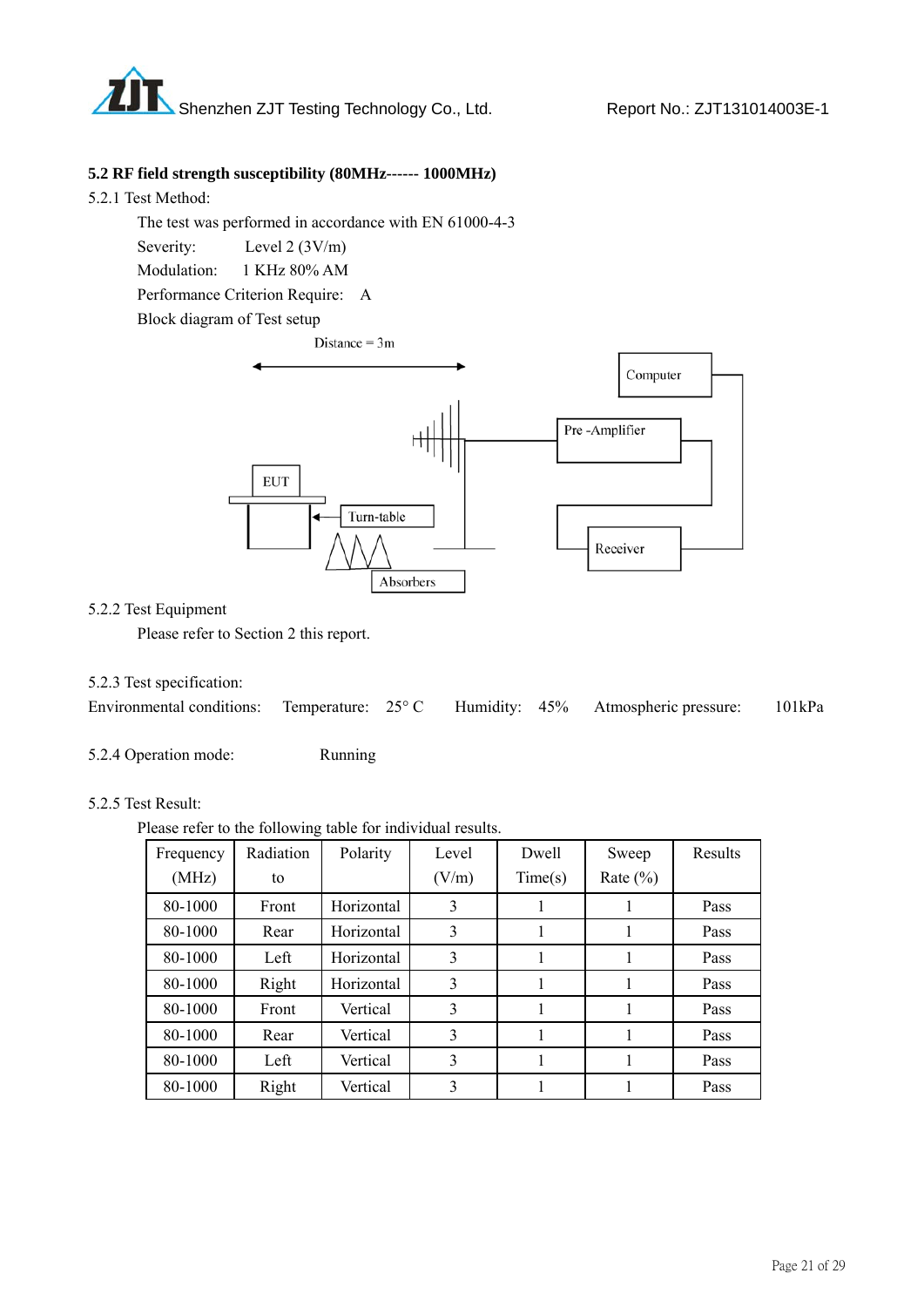

#### **5.3 Electrical Fast Transient/Burst (EFT/B) immunity test**

5.3.1 Schematics of the test



#### 5.3.2 Test Method

 The test was performed in accordance with EN 61000-4-4 Severity: Level 2 (1kV) Performance Criterion Require: **B** 

Block diagram of Test setup



#### 5.3.3 Test Equipment

Please refer to Section 2 this report.

#### 5.3.4 Test specification:

| Environmental conditions: Temperature: 21°C Humidity: 54% Atmospheric pressure: 103kPa |  |  |  |
|----------------------------------------------------------------------------------------|--|--|--|
|                                                                                        |  |  |  |

5.3.5 Operation mode:

#### 5.3.6 Test Results

| Inject location: AC mains |  |
|---------------------------|--|
|---------------------------|--|

| Inject Line | Voltage | Inject      | Method | Results |
|-------------|---------|-------------|--------|---------|
|             | kV      | Times $(s)$ |        |         |
| L           | ±1      | 120         | Direct | N/A     |
| N           | ±1      | 120         | Direct | N/A     |
| L, N        | ±1      | 120         | Direct | N/A     |
| E           | ±1      | 120         | Direct | N/A     |
| L, E        | ±1      | 120         | Direct | N/A     |
| $N$ , E     | ±1      | 120         | Direct | N/A     |
| L, N, E     | ±1      | 120         | Direct | N/A     |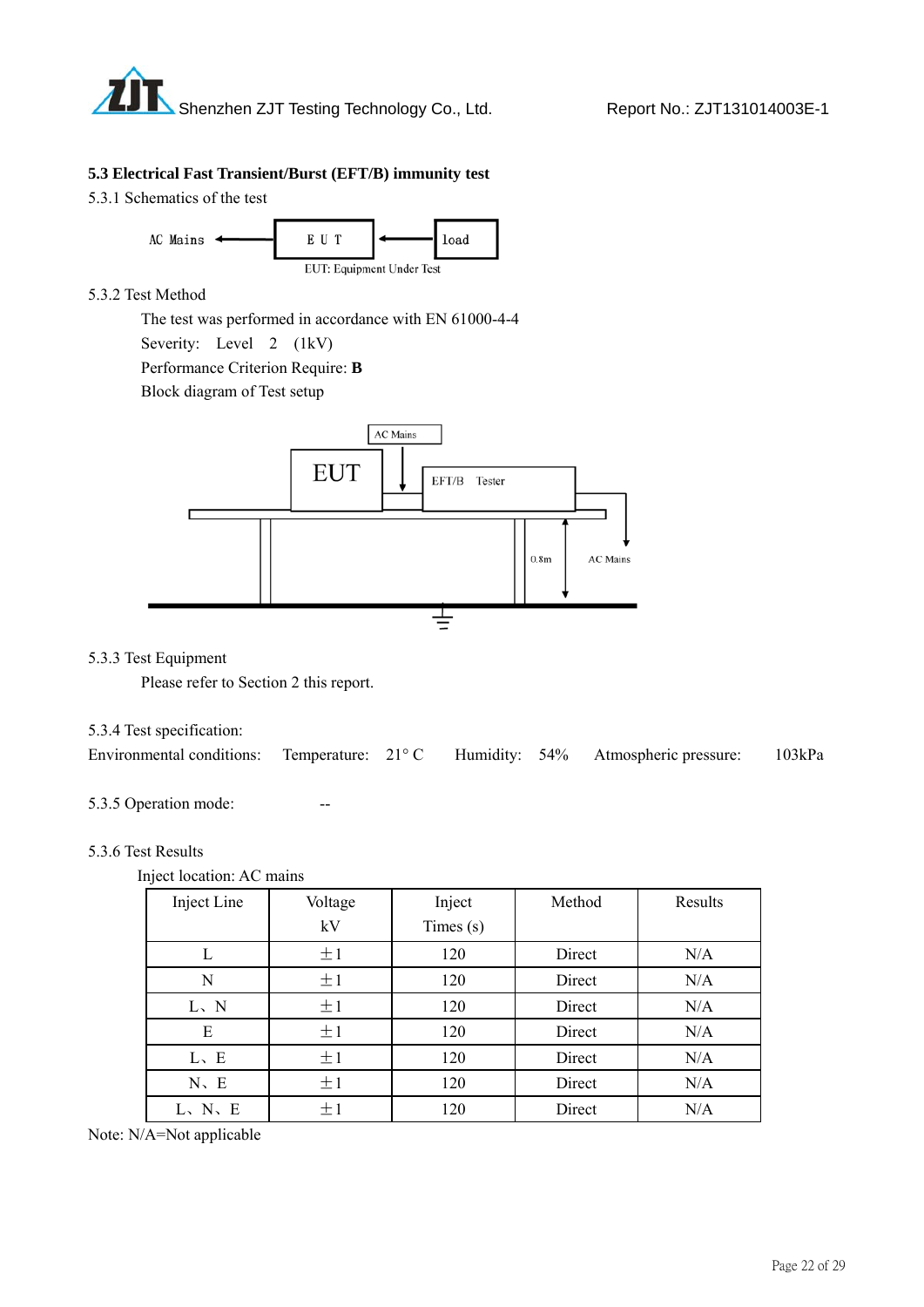

#### **5.4 Surge test**





#### 5.4.2 Test Method:

 The test was performed in accordance with EN 61000-4-5 Severity: Level 2 Performance Criterion Require: B

Block diagram of Test setup



#### 5.4.3 Test Equipment

Please refer to Section 2 this report.

#### 5.4.4 Test specification:

| Environmental conditions: Temperature: 22° C Humidity: 53% Atmospheric pressure: 103kPa |  |  |  |
|-----------------------------------------------------------------------------------------|--|--|--|
|                                                                                         |  |  |  |

#### 5.4.5 Operation mode:

#### 5.4.6 Test Results

|  |  | 5 pulses for each polarity and test voltage, and repetition rate is 1 per min. |  |  |
|--|--|--------------------------------------------------------------------------------|--|--|
|  |  |                                                                                |  |  |

| Location | Polarity | $\Omega^0$ | $90^\circ$ | $180^\circ$ | $270^\circ$ | Results |
|----------|----------|------------|------------|-------------|-------------|---------|
| L-N      | $+1$ KV  | N/A        | $N/A$ .    | N/A         | N/A         | N/A     |
| L-PE     | $+2$ KV  | N/A        | N/A        | N/A         | N/A         | N/A     |
| N-PE     | $+2$ KV  | N/A        | N/A        | N/A         | N/A         | N/A     |

Remark:  $N/A$  = not applicable.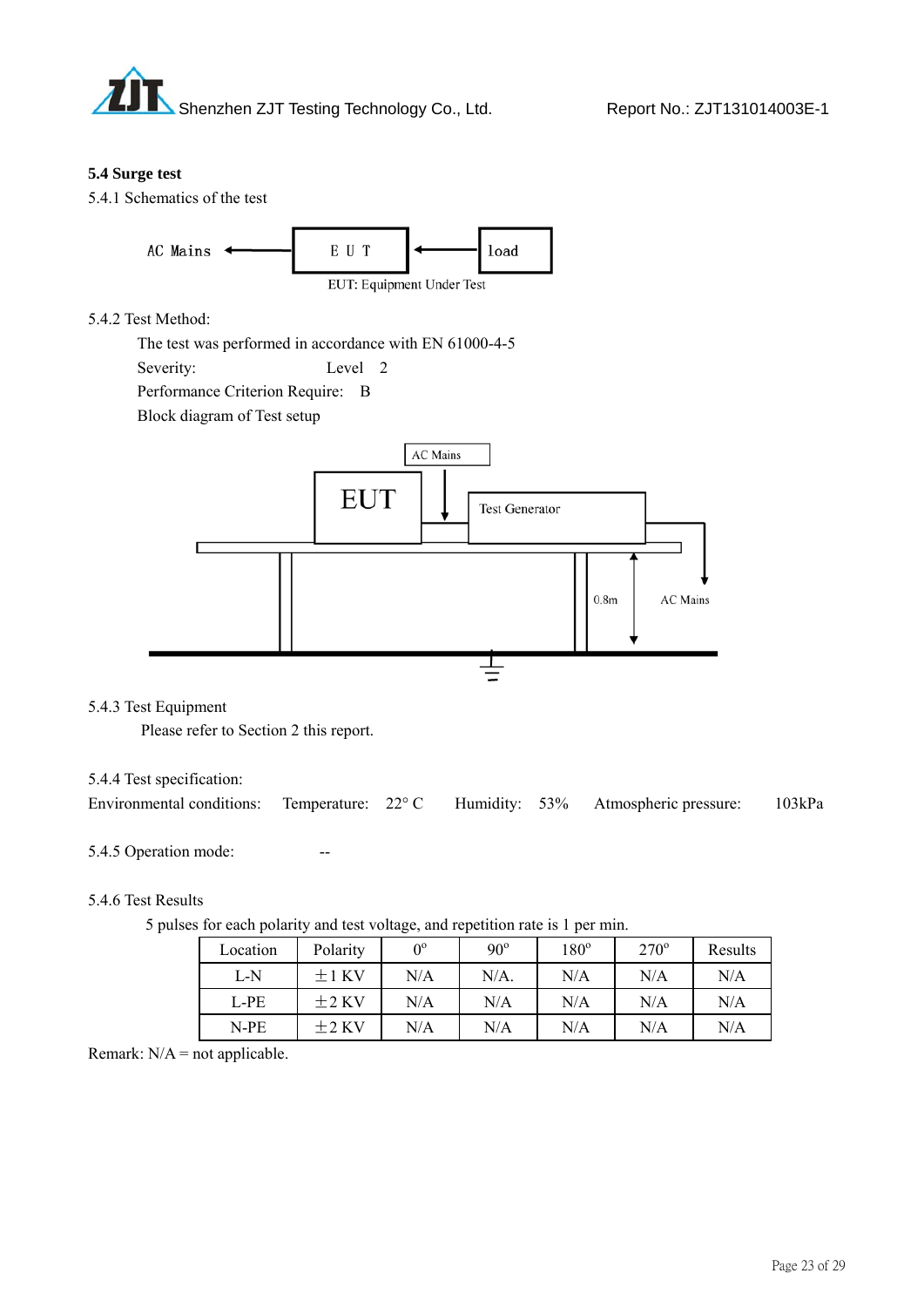

#### **5.5 Conducted Immunity test**

5.5.1 Schematics of the test



#### 5.5.2 Test Method

 The test was performed in accordance with EN 61000-4-6 Severity: Level 2 (3 V rms), 0.15MHz—80MHz Performance Criterion Require: A Block diagram of Test setup



5.5.3 Test Equipment

Please refer to Section 2 this report.

#### 5.5.4 Test specification:

|  |  |  |  |  | Environmental conditions: Temperature: 23°C Humidity: 52% Atmospheric pressure: 103kPa |  |
|--|--|--|--|--|----------------------------------------------------------------------------------------|--|
|--|--|--|--|--|----------------------------------------------------------------------------------------|--|

5.5.5 Operation mode:

#### 5.5.4 Test Results:

| Frequency<br>Range (MHz) | Injected Position | Strength                  | Criterion | Result |
|--------------------------|-------------------|---------------------------|-----------|--------|
| $0.15 - 80$              | AC Line           | $3V$ (rms)<br>Unmodulated |           | N/A    |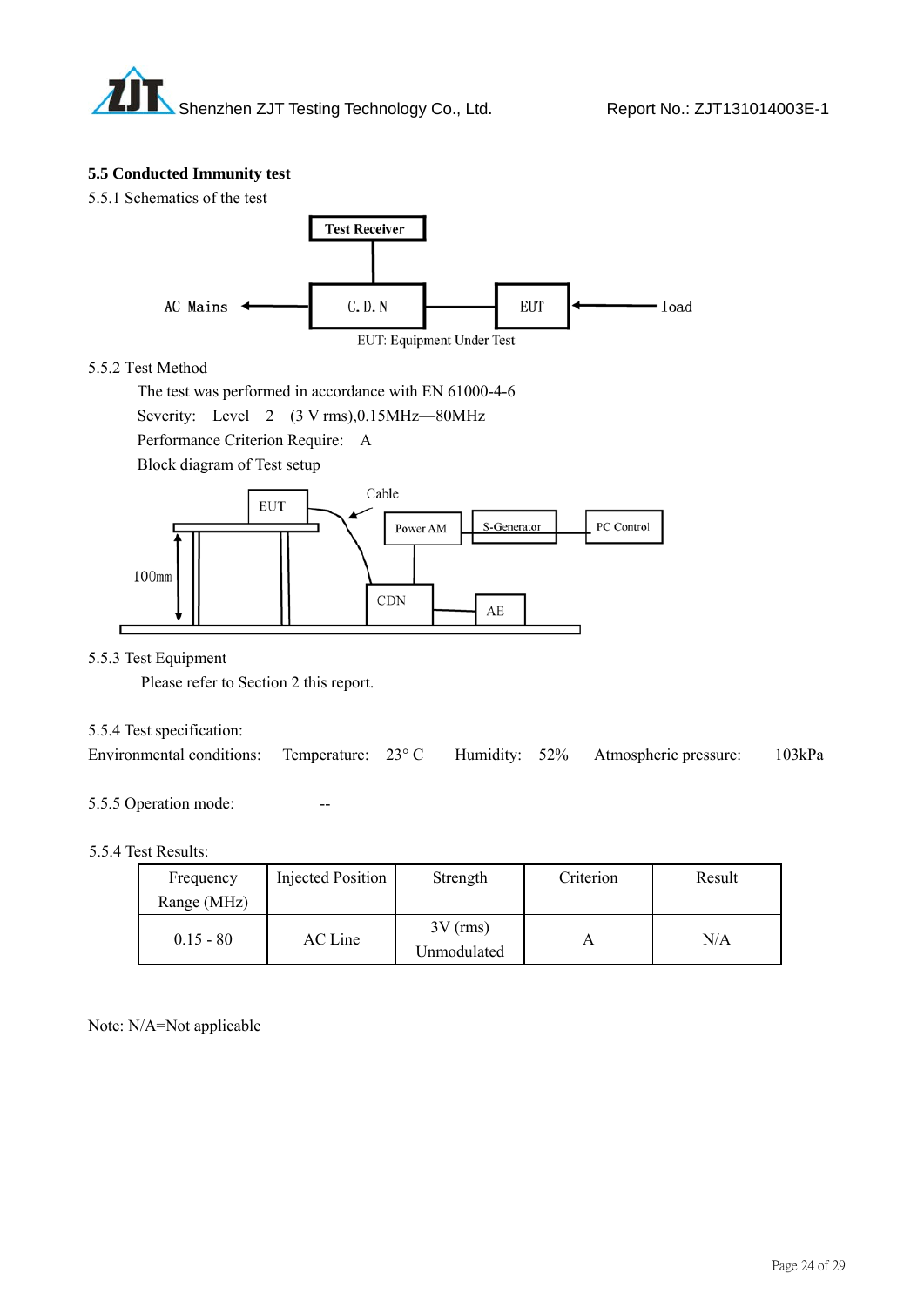

#### **5.6 Power-Frequency magnetic field test**

5.6.1 Schematics of the test



#### 5.6.2 Test Method

The test was performed in accordance with EN 61000-4-8

Severity: Level 1 (1A/m),

Performance Criterion Require: A

Block diagram of Test setup



#### 5.6.3 Test Equipment

Please refer to Section 2 this report.

#### 5.6.4 Test specification:

| Environmental conditions: Temperature: 21°C Humidity: 54% Atmospheric pressure: |  |  | 103kPa |
|---------------------------------------------------------------------------------|--|--|--------|
|                                                                                 |  |  |        |

#### 5.6.5 Operation mode:

#### 5.6.6 Test Results:

| Test Level | Testing Duration   Coil Orientation | Criterion | Result |
|------------|-------------------------------------|-----------|--------|
| 1A/m       | Mins                                |           | N/A    |
| 1A/m       | Mins                                |           | N/A    |
| 1A/m       | Mins                                |           | N/A    |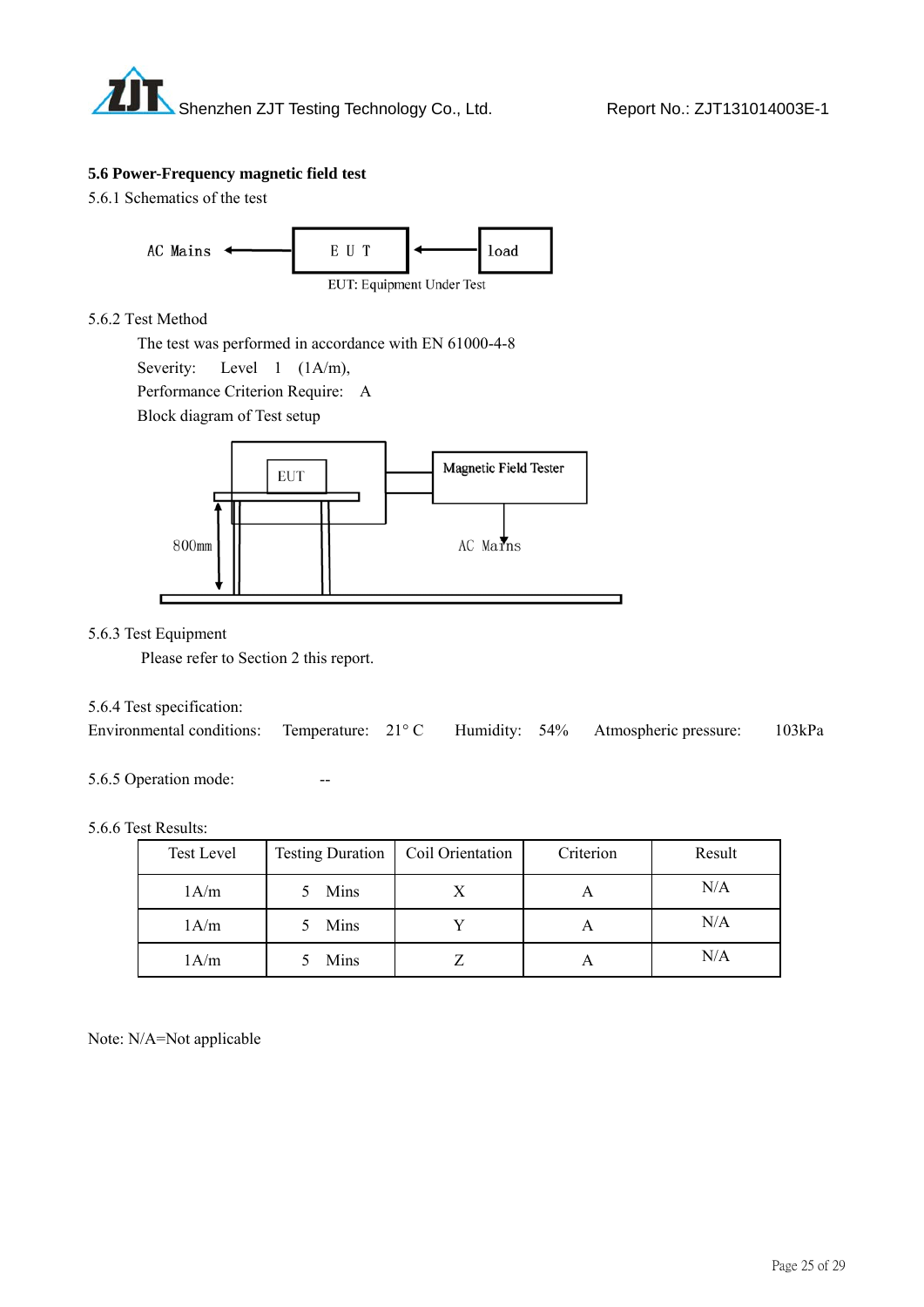

#### **5.7 Voltage Dips/Interruptions immunity test**

5.7.1 Schematics of the test



#### 5.7.2 Test Method:

 The test was performed in accordance with EN 61000-4-11:2004 Performance Criterion Require: C&B

Block diagram of Test setup



#### 5.7.3 Test Equipment

Please refer to Section 2 this report.

#### 5.7.4 Test specification:

| Environmental conditions: Temperature: 22° C Humidity: 55% Atmospheric pressure: 103kPa |  |  |  |
|-----------------------------------------------------------------------------------------|--|--|--|
|                                                                                         |  |  |  |

#### 5.7.5 Operation mode:

#### 5.7.4 Test Result:

Voltage Dip: Voltage Interceptions:

| <b>Test Level</b><br>$%$ Ut | Reduction | Duration<br>(periods) | Phase Angle              | Meet<br>Criterion | Result    |
|-----------------------------|-----------|-----------------------|--------------------------|-------------------|-----------|
|                             | 100       | 0.5                   | $0^\circ$ - 360 $^\circ$ |                   | N/A       |
| 70                          | 30        | 25                    | $0^\circ$ - 360 $^\circ$ |                   | $\rm N/A$ |

| Test Level<br>$%$ Ut | Reduction | Duration<br>(periods) | Phase Angle        | Meet<br>Criterion | Result |
|----------------------|-----------|-----------------------|--------------------|-------------------|--------|
|                      | .00       | 250                   | 0°<br>$-360^\circ$ |                   | N/A    |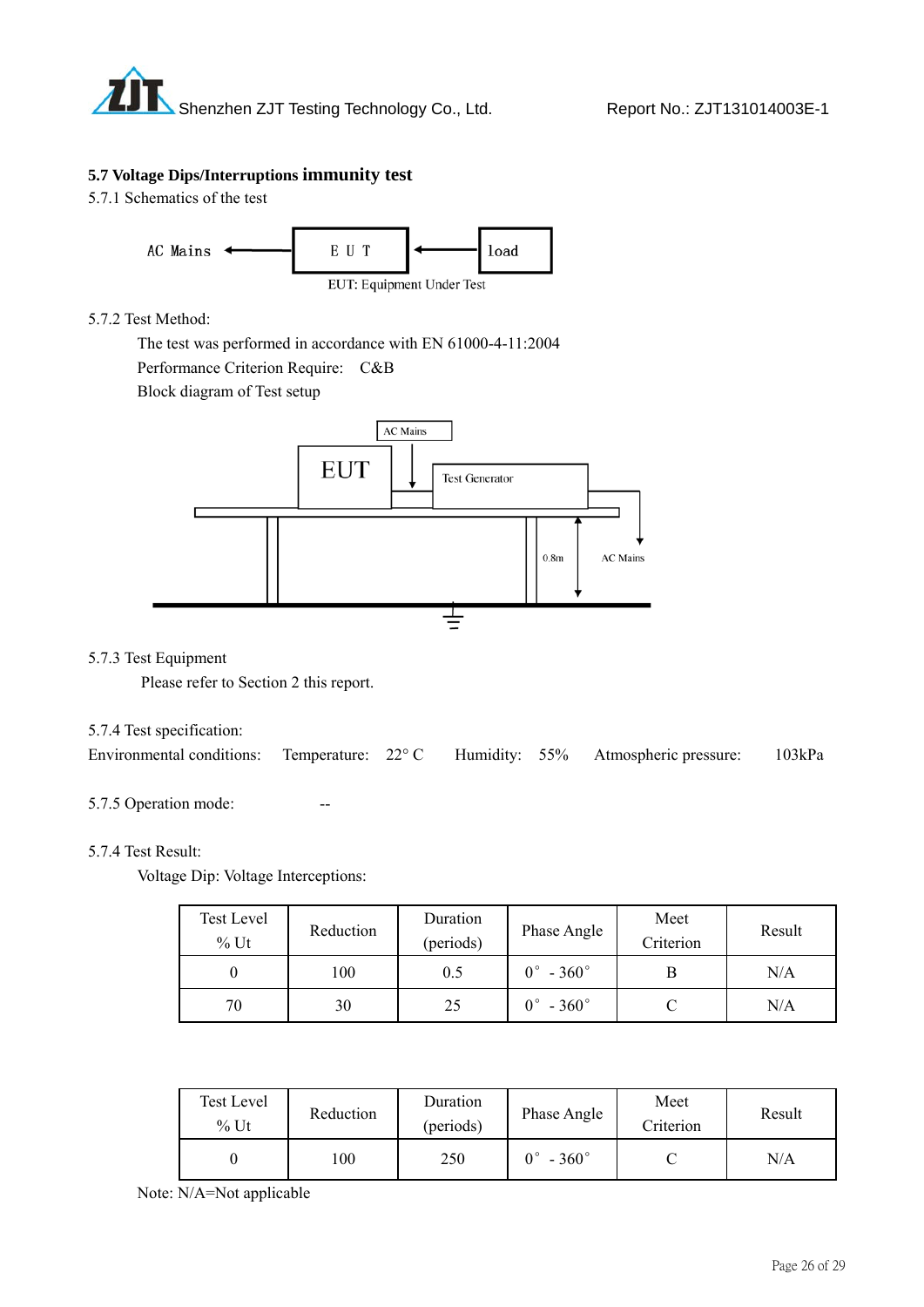

#### **6.0 CE Label**

6.1 label specification

 Text of the mark is black or white in color and is left justified. Labels are printed in indelible ink on permanent adhesive backing and shall be affixed at a conspicuous location on the EUT or silk-screened onto the EUT.

# CE

6.2 Mark Location: On the product body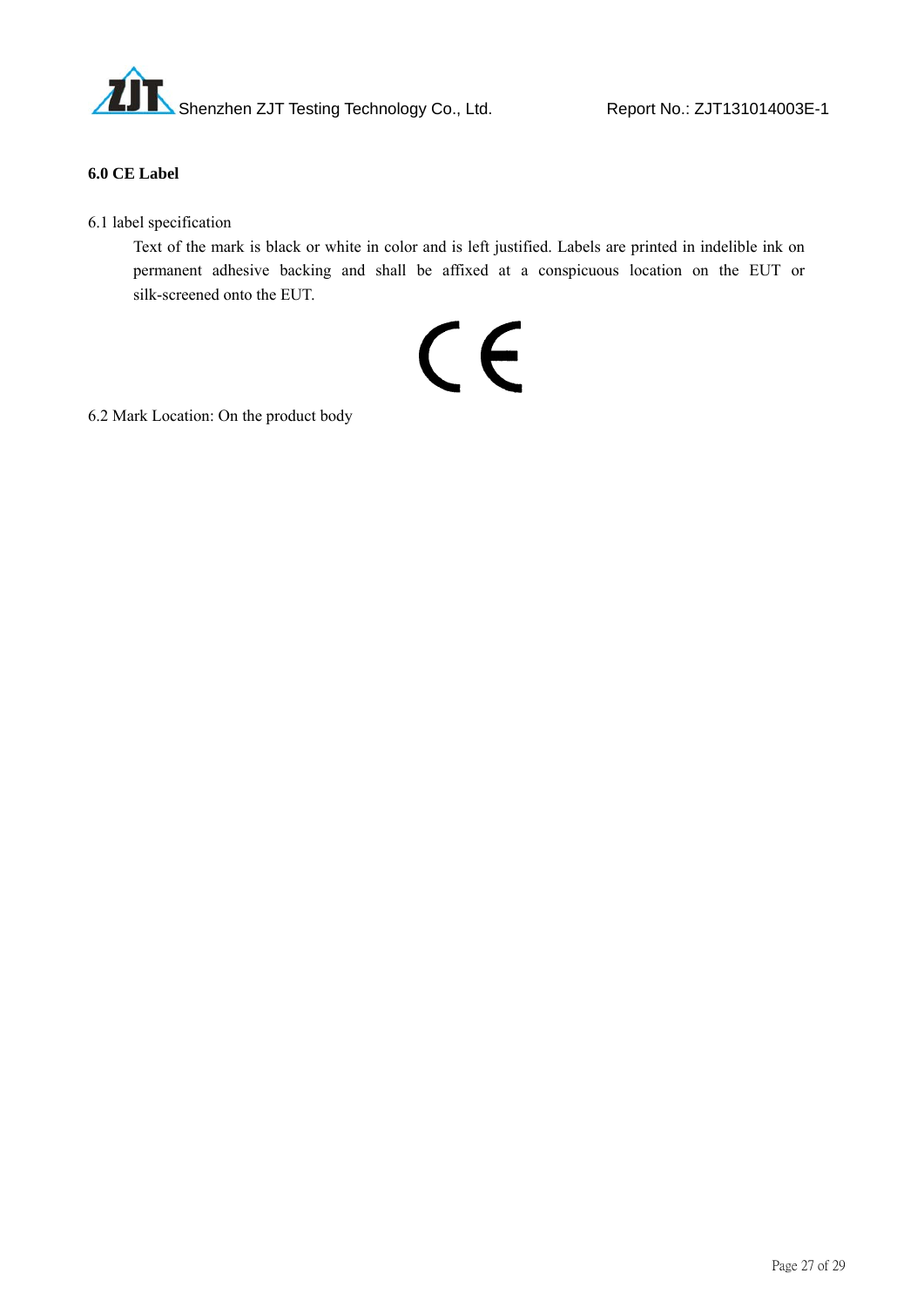

# **7.0 Photos of testing**